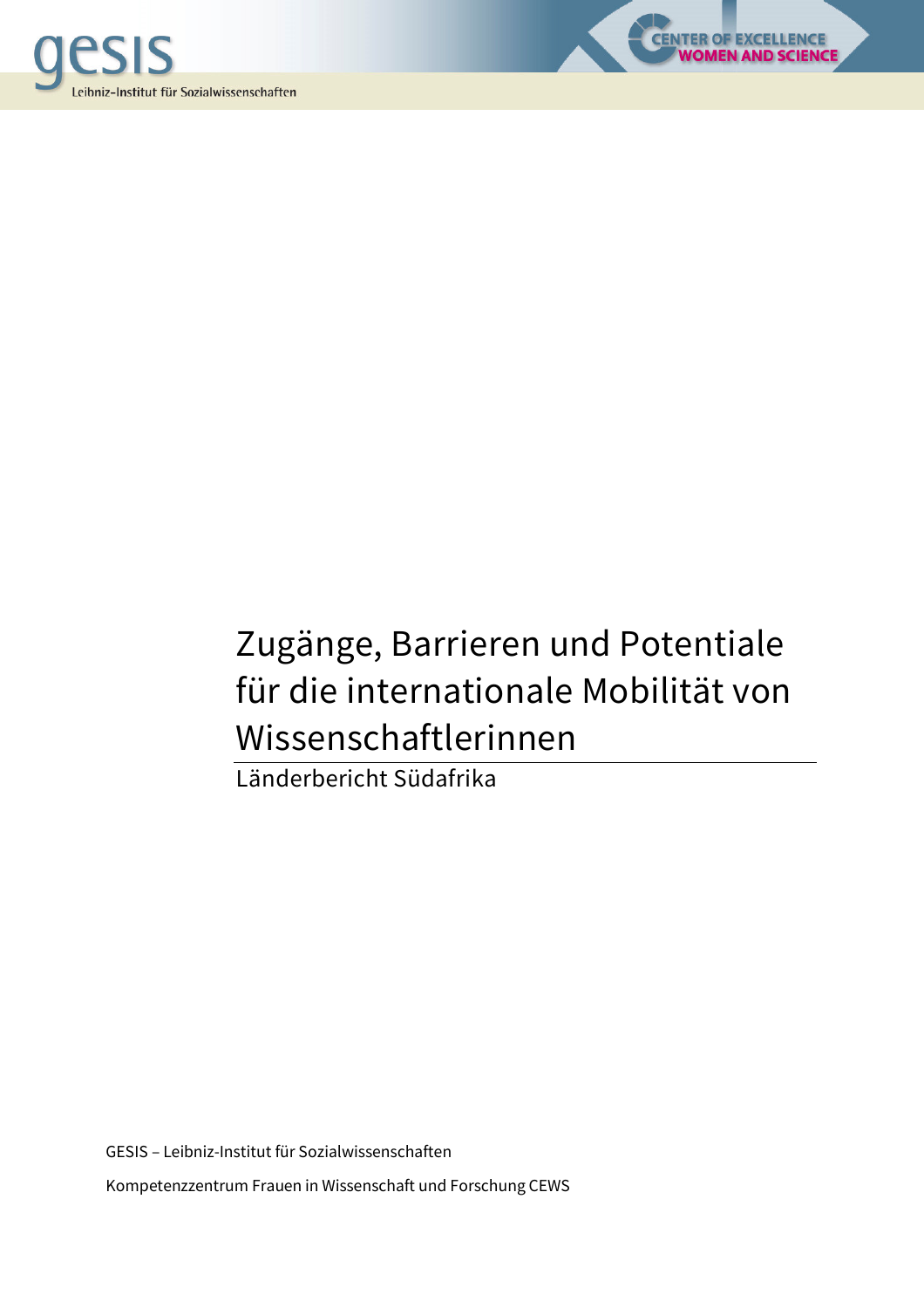# **Country dossier South Africa**

Prof. Louise Morley (*Director)*  Yasser Kosbar (*Research Fellow)*  Centre for Higher Education and Equity Research (CHEER) University of Sussex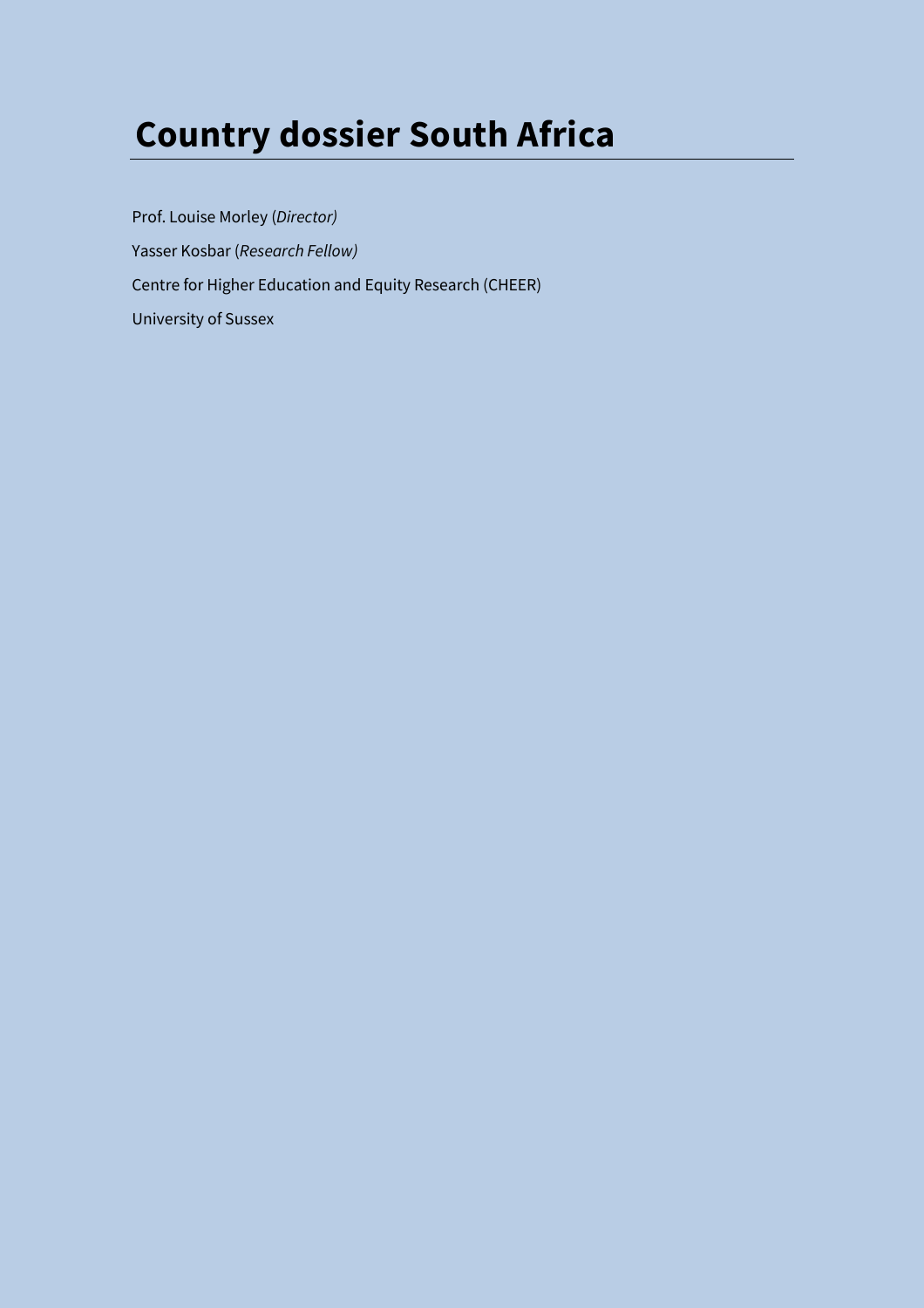# **Table of Contents**

| 1 |     |  |
|---|-----|--|
| 2 |     |  |
| 3 |     |  |
|   | 3.1 |  |
|   | 3.2 |  |
| 4 |     |  |
| 5 |     |  |
|   | 5.1 |  |
|   | 5.2 |  |
|   | 5.3 |  |
| 6 |     |  |
|   | 6.1 |  |
|   | 6.2 |  |
| 7 |     |  |
| 8 |     |  |
| 9 |     |  |
|   |     |  |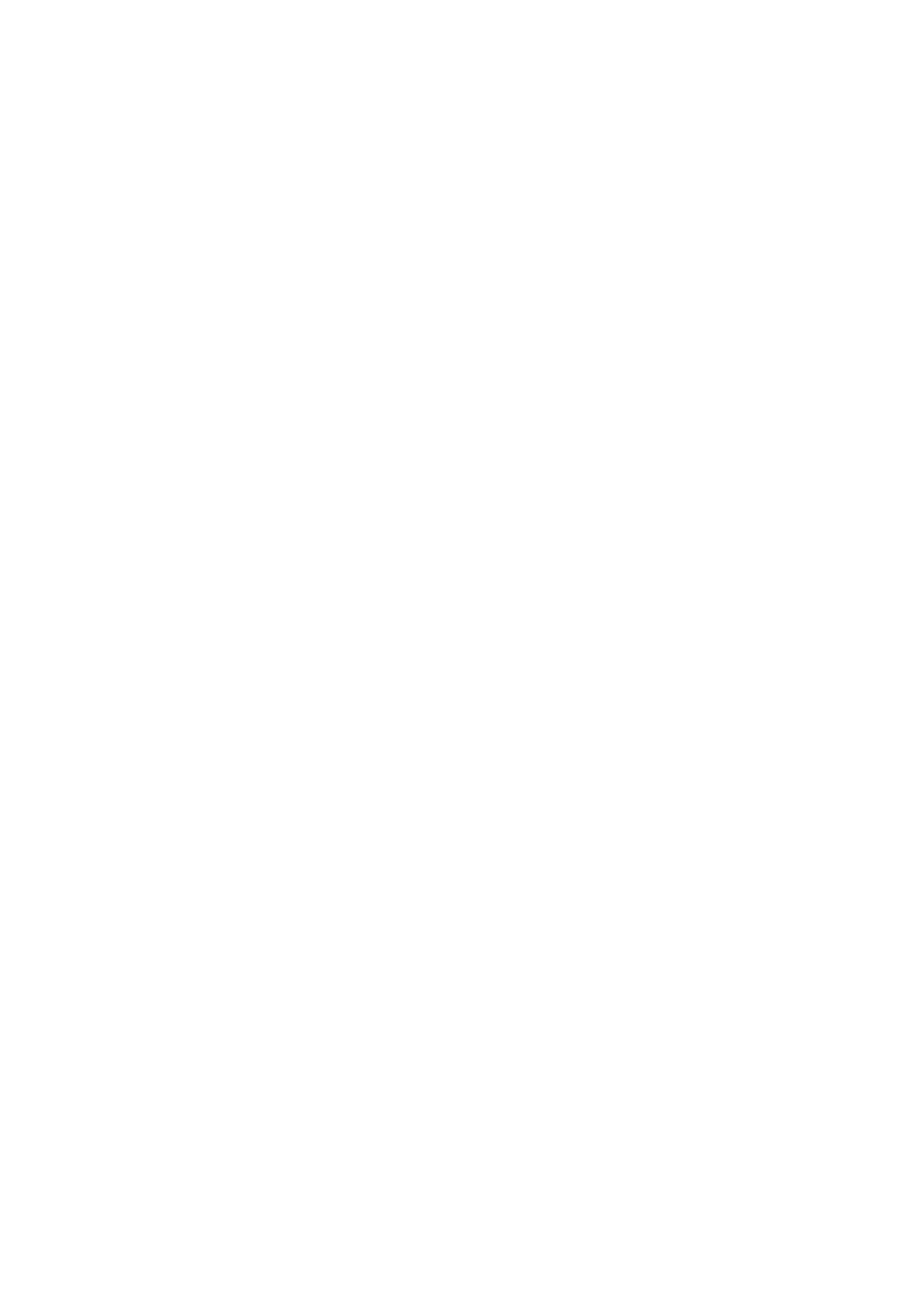# **1 Objective of the Analysis**

The *Study of the Potential of Internationally Mobile Women Scientists* aims to explore the reasons for the low female participation among grantees of the Humboldt Foundation. The Foundation wishes to receive impulses for action on how it can attract more excellent women scientists to the Humboldt Network. To this end, the study combines a needs analysis with a deficit analysis: The needs analysis will examine the potential for qualified female academics on the demand side and analyse the requirements for the international mobility of female academics and their needs.

The mobility culture and specific aspects of the scientific careers of women scientists will be addressed for some key countries, some of which will be analysed in more detail. For the deficit analysis on the supply side, gender-specific aspects of the Humboldt Programmes will be examined using three selected programmes as examples. By combining the two analyses, the desired impulses for changes that the Foundation could initiate will be identified. The needs analysis consists mainly of country dossiers. In this part of the study, international experts for 14 key countries examine the representation of female scientists and gender-specific qualification and career structures, especially regarding international mobility. The objective is to analyse the potentials and needs of women scientists.

The **overarching question** is: How high is the potential of female scientists in the individual country who could be attracted for a research stay in Germany due to their qualification and their willingness to be internationally mobile? The object of inquiry for this report is women's academic careers in South Africa, with a focus on internationalisation, in general, and on how highly-qualified South African academic women might be attracted to study in Germany via a Humboldt Programme initiative.

# **2 Object of Investigation**

South Africa is a country on the southernmost tip of the African continent, with a population of 59,725,652 million in 2020. The classifications system for ethnic groups from Apartheid is still used. In 2018, the majority (roughly 46.5 million) were Black Africans, 5.021 million were 'Coloured', 4.469 million were White, and 1.430 million were Indian/Asian.

South Africa has eleven official languages: Afrikaans, English, Ndebele, Northern Sotho, Sotho, Swazi, Tswana, Tsonga, Venda, Xhosa and Zulu. Most South Africans (over 99%) speak one of these languages as a first language. At most universities in South Africa, English has been adopted as the official medium for learning, teaching, research and administration. However, Zinn (2019) points out that English represents the mother tongue for only 9.6% of the total population.

In 2021, the GDP in South Africa was approximately 808.81 billion international dollars. However, a major challenge is maldistribution of wealth and opportunities. In 2017, South Africa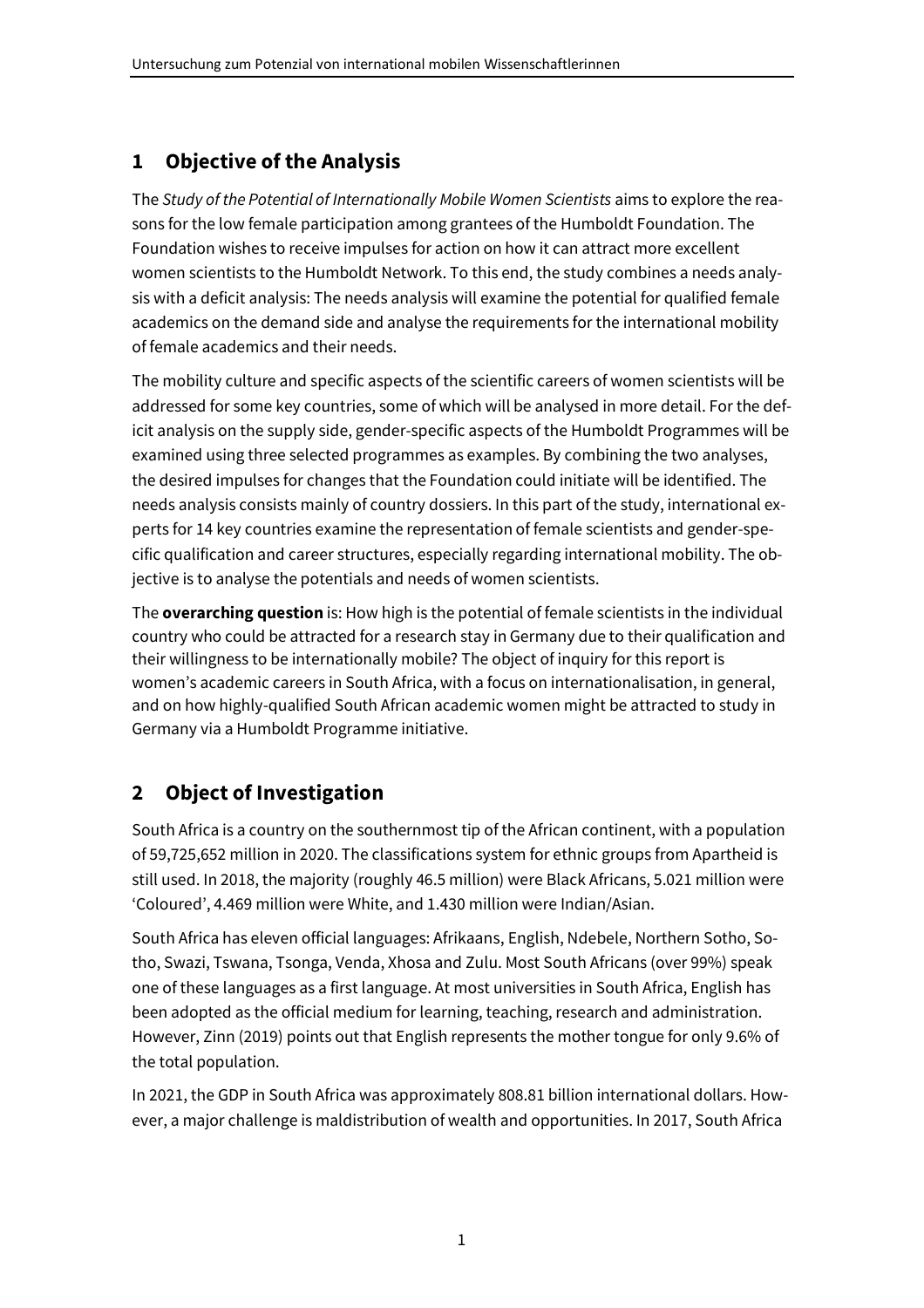had the highest inequality in income distribution globally, with a Gini score of 63<sup>1</sup>. The unemployment rate is 28.48%. The country spends approximately 5.9% of its GDP on education.

In many respects, South Africa is seen as one of the most progressive countries in sub-Saharan Africa in relation to equalities. For example, the post-apartheid Constitution was the first in the world to outlaw discrimination based on sexual orientation, and South Africa was the fifth country in the world to legalise same-sex marriage (Hussein, 2020)<sup>2</sup>.

# **3 Context Analysis of the Higher Education and Research System**

## **3.1 Post-Apartheid Transformation**

The African National Congress (ANC) government prioritised concerns about how to make higher education more inclusive in the post-Apartheid decades since 1994. The concept of transformation has been central to policy discourse in the newly-formed democratic state. The issue of access to higher education has been crucial, given the transformation imperative to redress the historical legacy of an unequal and segregated system resting on the systematic exclusion and political disempowerment of the majority of the population (Ashwin & Case, 2018). Higher education (HE) has been positioned as a major public good for the building of an effective democracy (Walker, 2018a).

A central concern has been to address the historical race-based privileges and seek social justice, social mobility, and inclusion for historically disadvantaged groups (Cooper 2015). The five pillars of the new South African higher education policy framework were:

- 1. a single nationally coordinated system of HE;
- 2. increased access and raised participation rates;
- 3. increased responsiveness to societal and economic needs;
- 4. programme differentiation and the development of institutional niche areas;
- 5. a planning and coordination imperative (Kraak, 2004).

Prior to Apartheid – which lasted from 1948 to 1994 – four 'elite' white higher education institutions (Cape Town, Stellenbosch, Witwatersrand, Pretoria) emerged as universities after 1918, with another five white university 'colleges' becoming universities after 1945, followed in 1960 (during Apartheid) by another two – establishing six Afrikaans-medium and four English-medium historically white universities across the country, plus the University of South Africa (UNISA), a distance learning university (Cooper, 2015).

Differences related primarily to race, but also to language, e.g. English or Afrikaans, and type of institution, e.g. university or technikon. By 1994, there were 36 higher education

<sup>1</sup> The income Gini coefficient measures the deviation of the distribution of income (or consumption) among individuals or households within a country from a perfectly equal distribution. A value of 0 represents absolute equality, a value of 100 absolute inequality

<sup>2</sup> Same-sex relations are legal in only 22 of Africa's 54 countries, and are punishable by death, e.g. in Mauritania, Nigeria, Somalia and South Sudan, or lengthy prison terms in some nations, e.g. in Tanzania, Uganda and Zambia, Gambia, Kenya and Malawi (Hussein, 2020).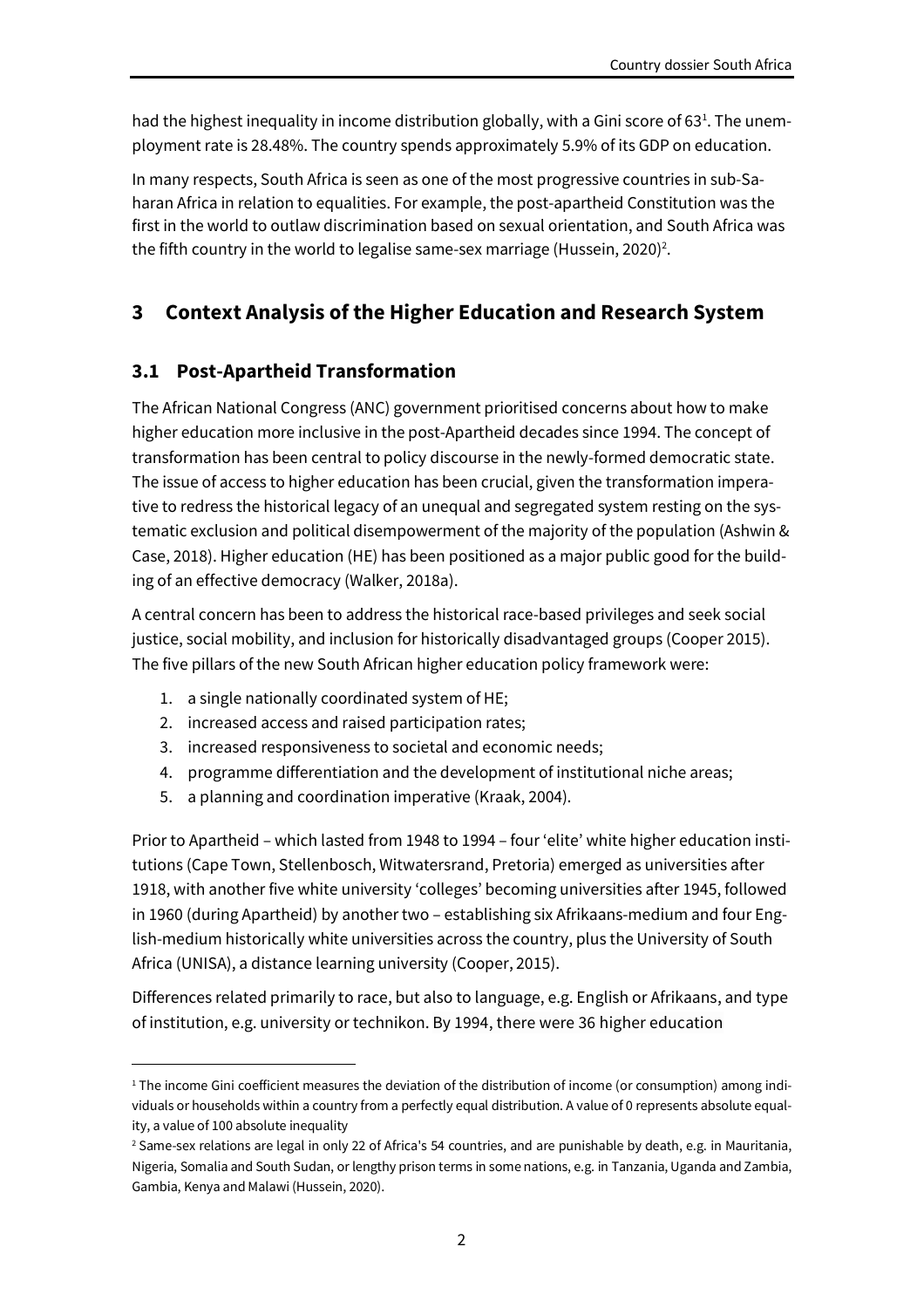institutions, including ten historically disadvantaged universities and seven historically disadvantaged technikons designated for the use of black (African, 'Coloured' and Indian) South Africans, while ten historically advantaged universities and seven historically advantaged technikons were designated for the exclusive development of white South Africans. The two distance institutions catered for all races (Bunting, 2006).

Fragmentation and racial segregation were key features of pre-1994 higher education. Under Apartheid, the separate higher education institutions for black and white population groups had programmes defined by apartheid beliefs about the roles considered appropriate for different social groups, e.g. nursing courses in black institutions, medicine in white universities. Under apartheid, black African students were legally prohibited from attending the 19 white higher education institutions and could only enrol in six institutions designated specifically for their use (Breetzke & Hedding, 2017).

The different categories of universities were governed and resourced differently, and white institutions were better funded and resourced than their black African 'counterparts'. Policy since 1994 has aimed at the development of a single, coherent system that offers quality education to all South Africans and that will contribute to the economic and social needs of the new state and new society **(**Bozalek & Boughey, 2012). The 1997 White Paper on Higher Education (Department of Education, 1997) attempted to balance South Africa's development needs via the massification of higher education and the development of a knowledge economy, redress and social justice for historically disadvantaged social groups. By 1997, the South African Qualifications Authority Act (Republic of South Africa, 1995) had been developed. This Act established a National Qualifications Framework.

In South Africa, as in many multi-racial societies, race, gender, and social class are heavily entangled (Badat, 2010). Naidoo and Ranchod (2018) argued that in South African higher education, the key transformative principle in the early post-Apartheid period was a narrow focus on demographic transformation, particularly of the student body, in relation to race, but this was later extended to gender, age, and disability.

# **3.2 Contemporary Challenges**

Following the process of institutional mergers at the turn of the century, the public higher education sector currently comprises 26 public universities, classified by the Department of Higher Education and Training as 12 'traditional' universities, 8 universities of technology, and 6 comprehensive universities. The latter two categories offer both diplomas and degrees (Ashwin & Case, 2018). South Africa currently has 5 universities in the top 500 of the *Times Higher Education World University Rankings 2021.*

|                                 | Ranking   |
|---------------------------------|-----------|
| <b>University of Cape Town</b>  | 155th     |
| University of the Witwatersrand | 201-250th |
| <b>Stellenbosch University</b>  | 251-300th |
| University of KwaZulu-Natal     | 351-400th |

#### **Table 1: Top five university rankings 2021**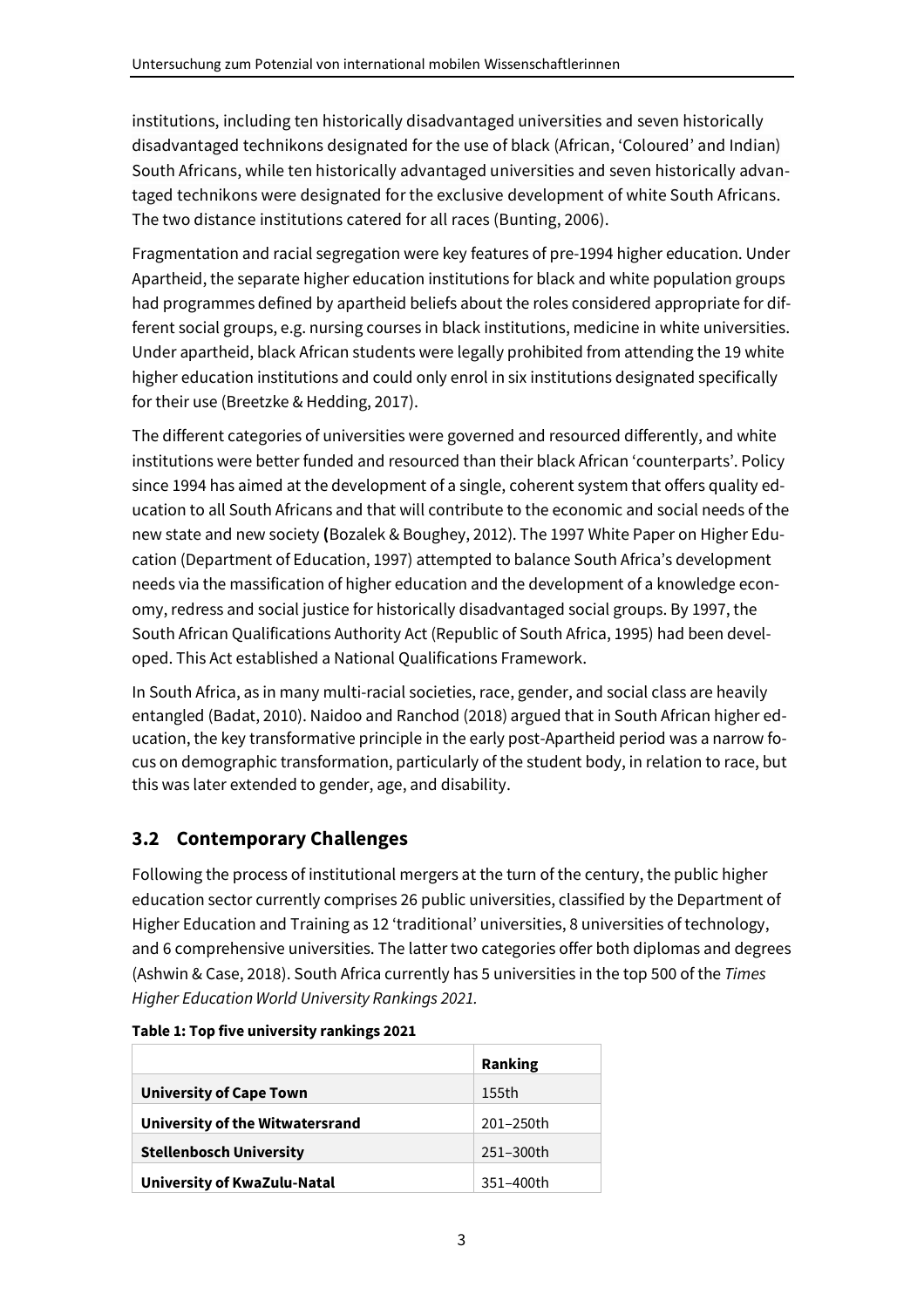| <b>Durban University of Technology</b> | 401–500 |
|----------------------------------------|---------|
|                                        |         |

Source: Times Higher Education World University Rankings 2021

There has been considerable disappointment about how higher education remains implicated in the perpetuation of deep inequalities in South African society (Schendel, 2018). A range of tensions emerged about how HE should be transformed, which values should take priority, e.g. discursive tensions – equity and economic development, and the effectiveness of policy implementation in South Africa (Kraak, 2004). While the South African higher education system has expanded considerably, doubling overall enrolment since democracy, with just under a million students now in the system, some groups of students remain under-represented. For example, while about half of the white and Indian youth cohort participate in higher education, for Black and 'Coloured' young people this is under a fifth of the overall cohort (Ashwin & Case, 2018).

Despite the introduction of an under-resourced state-funded financial aid system in 2000, socio-economically disadvantaged Black students are increasingly unable to afford tuition fees and access to the research-intensive universities (Luckett & Naicker, 2016). More than 85% of African socio-economically disadvantaged students attend the least research-intensive, low-status institutions, whereas at the five most elite universities Black (African) student numbers remain around 30% on average (Cooper, 2015: 260). Staffing patterns have also been slow to change, e.g. while Black Africans comprised 51.5% of staff in 2015, only 31.3% were represented in senior management, while women comprised 41.5% of those in senior management (Ese-osa Idahosa & Vincent, 2019).

Govinder et al. (2013) developed an 'Equity Index' (EI) to measure the state of demographic transformation of academic staff at the then 23 universities in South Africa. A main conclusion of their work was that more was required from government and other key role-players in order for the higher education sector to better reflect the demographics of South Africa. Cloete (2014) critiqued this research and pointed out that it was unlikely that the university would be a mirror of national demographics at this stage. According to Nkomo (2015), the higher education sector will not be nationally representative until 2055. The lack of investment and opportunities for primary and secondary education mean that higher education and its transformation have been at a premium for marginalised groups. For example, the first doctoral degree achieved by a Black South African was in 1946 at the University of the Witwatersrand (Breetzke & Hedding, 2017).

Government expenditure on education as a percentage of GDP was 6.5% in 2019. There has been a slight increase over the last five years, which signals a growing policy attention to invest in education. The percentage of total government expenditure on education for tertiary education was 15.25% in 2018.

|                     | 2015 | 2016 | 2017 | 2018 | 2019 |
|---------------------|------|------|------|------|------|
| <b>South Africa</b> | 5.9  | 5.9  | 6.1  | 6.1  | 6.5  |

**Table 2: Government expenditure on education as a percentage of GDP**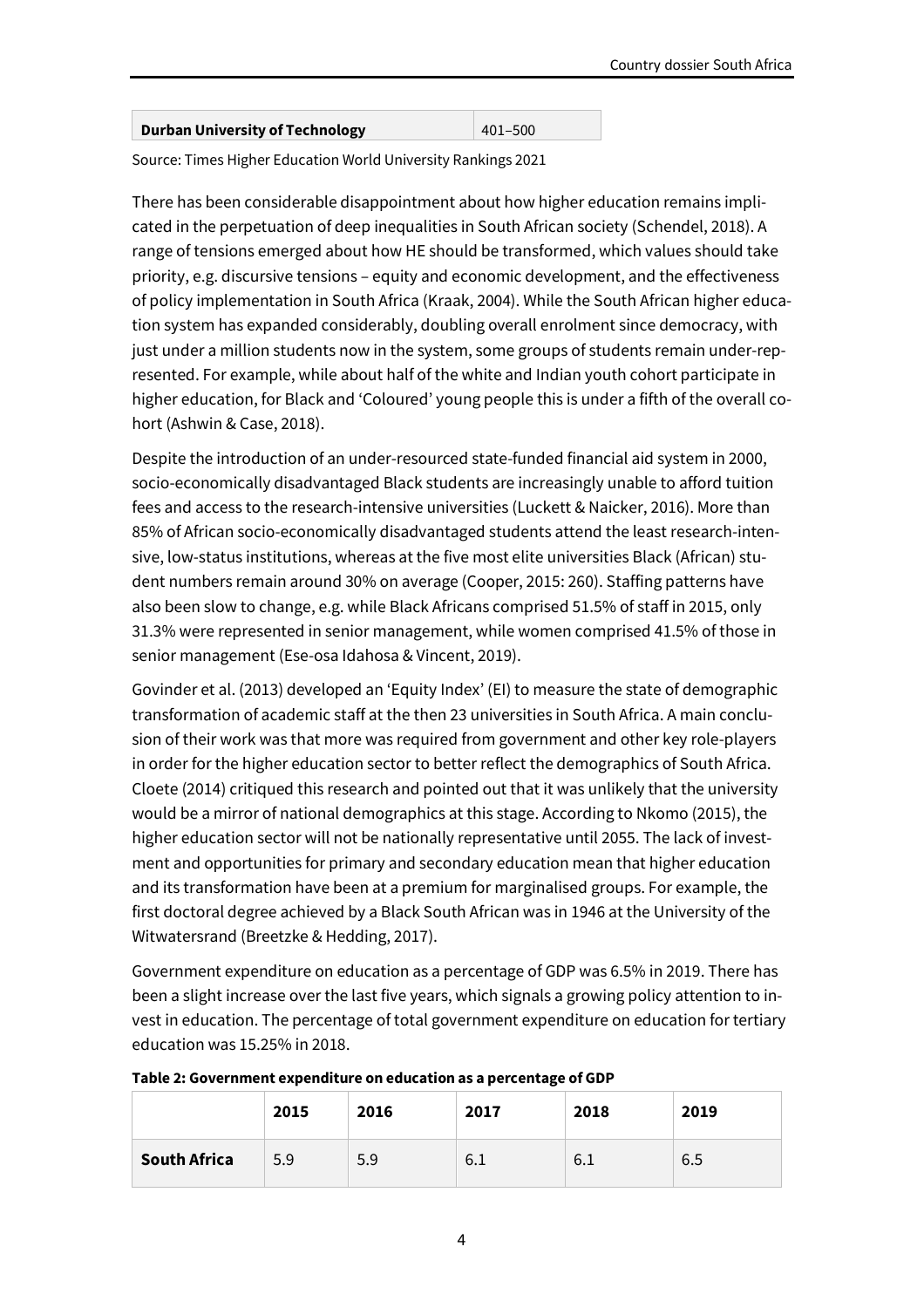#### Source: UIS, 2020

| education |      |      |      |      |      |      |  |  |  |  |
|-----------|------|------|------|------|------|------|--|--|--|--|
|           | 2013 | 2014 | 2015 | 2016 | 2017 | 2018 |  |  |  |  |

**South Africa** 12.4 12.1 12.5 .. 14.3 15.25

# **Table 3: Expenditure on tertiary education as a percentage of total government expenditure on**

Source: UIS, 2020

Public funding has not grown in accordance with growing enrolments in South Africa. Instead, capital expenditure by South Africa's higher education institutions has fallen. The country's 20 universities and 6 universities of technology recorded a 5.4% drop in capital expenditure in 2017 compared with 2016, falling from R6.22 billion to R5.89 billion (Stats SA, 2021).

Demand continues to outstrip supply of university places. For example, in 2017, the University of Cape Town (an elite research and teaching university) had 26,000 applications for 4,200 places (Walker, 2018b). Completion is also a challenge, and dropout rates are high, and the many students who do not complete their degrees, regardless of which institution they attend, are left with substantial debts but little return from their engagement in higher education, and these students are more likely to be from poorer backgrounds (Ashwin & Case, 2018). Le Grange (2016) reports that only 15% of the 60% of Black students who survive their first university year eventually complete their studies.

The #FeesMustFall protests that started in 2015 led by Black South African students were driven by anger over the structural inequalities that still exist in South African society in general, and in higher education in particular (Walker, 2018a). In March 2015, Black students at the University of Cape Town set up the #RhodesMust Fall collective and demanded the removal of the statue of Cecil John Rhodes<sup>3</sup>. Later in the year, the protests were on most South African university campuses and incorporated a range of issues including: #PatriarchyMust-Fall, #FeesMustFall and #EndOutsourcing. The protests were underpinned by a strong desire for decolonisation and 'real' transformation, rather than the symbolic type encapsulated in earlier policy discourse. Students called for the end of domination by 'white, male, Western, capitalist, heterosexual, European worldviews' in higher education and incorporation of other South African, African and global 'perspectives, experiences [*and*] epistemologies' as the central tenets of the curriculum, teaching, learning and research in the country (Heleta 2016; Le Grange, 2016; Shay, 2016). Eurocentrism and the exclusion of diversity in the curriculum and pedagogy have been perceived as a form of epistemic violence.

<sup>3</sup> Cecil John Rhodes was a British mining magnate and politician in southern Africa who served as Prime Minister of the Cape Colony from 1890–96. Rhodes was the ultimate imperialist; he believed, above all else, in the glory of the British Empire and the superiority of the 'Englishman' and British Rule, and saw it as his God-given task to expand the Empire, not only for the good of that Empire, but, as he believed, for the good of all peoples in the colonies.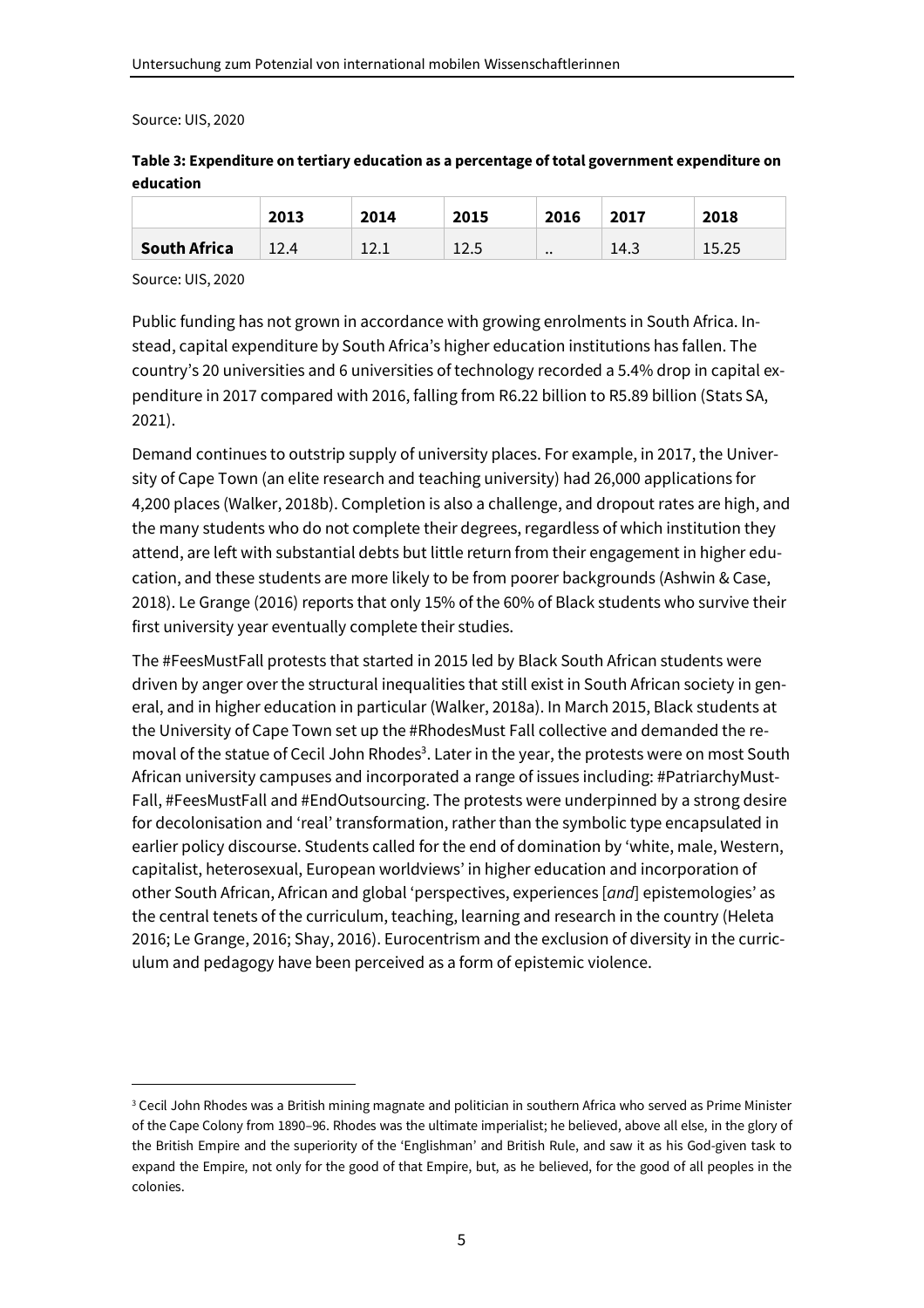# **4 Research**

The South African research culture has been heavily influenced by the opportunity structures of Apartheid. For example, five historically white universities (HWUs), regularly produce approximately 60% of all research articles. The three most research-productive universities per capita are also HWUs. These three universities also have the largest proportion of permanent academic staff with doctoral degrees.

In order to assess the structure and strength of research and development (R&D) in South Africa, it is important to first look at the gross domestic expenditure on R&D (GERD) as a percentage of GDP. In 2017, the percentage was 0.83, which also shows a slight increase from 2012, which recorded at a percentage of 0.73. Across sectors, in 2017, GERD by sector of performance was: 0.34 by business enterprise as a percentage of GDP, 0.18 by government as a percentage of GDP, and 0.27 by higher education as a percentage of GDP.

|                        | 2012 | 2013 | 2014 | 2015 | 2016 | 2017 | 2018          |
|------------------------|------|------|------|------|------|------|---------------|
| South<br><b>Africa</b> | 0.73 | 0.72 | 0.77 | 0.79 | 0.81 | 0.83 | $\cdot \cdot$ |

#### **Table 4: GERD as percentage of GDP**

Source: UIS, 2020

|                         | 2012 | 2013 | 2014 | 2015 | 2016 | 2017 |
|-------------------------|------|------|------|------|------|------|
| <b>Business sector</b>  | 0.32 | 0.33 | 0.34 | 0.34 | 0.33 | 0.34 |
| Government              | 0.16 | 0.16 | 0.18 | 0.19 | 0.18 | 0.18 |
| <b>Higher education</b> | 0.22 | 0.20 | 0.22 | 0.24 | 0.26 | 0.27 |

#### **Table 5: GERD – performed by sector as a percentage of GDP**

Source: UIS, 2020

The (2001) *National Plan for Higher Education* included a number of research goals, for example, a specific recommendation to increase the outputs of postgraduate students, especially at masters' and doctoral levels, to increase research outputs, build new centres of research excellence, and to facilitate more collaboration between research and postgraduate work (Mouton, 2011). The South African Government aims to increase the number of doctoral graduates by 2030 from the current graduation rate of fewer than 2000 to 5000 per annum.

However, Loots et al. (2016) suggested that transformation of postgraduate studies was about more than demographic change, and that it was crucial to scrutinise whether supportive and enabling doctoral studies environments had been created for marginalised groups. Mokhele (2013) stressed the need to pay more critical attention to the institutional and structural impediments in order to address the problem of marginalisation of Black women researchers within South African higher education.

The South African Research Chairs Initiative (SARChI) was established by the Department of Science and Technology of South Africa in 2006 to attract and retain researchers in public universities to support excellence in research. Sa´ et al. (2020) examined this initiative and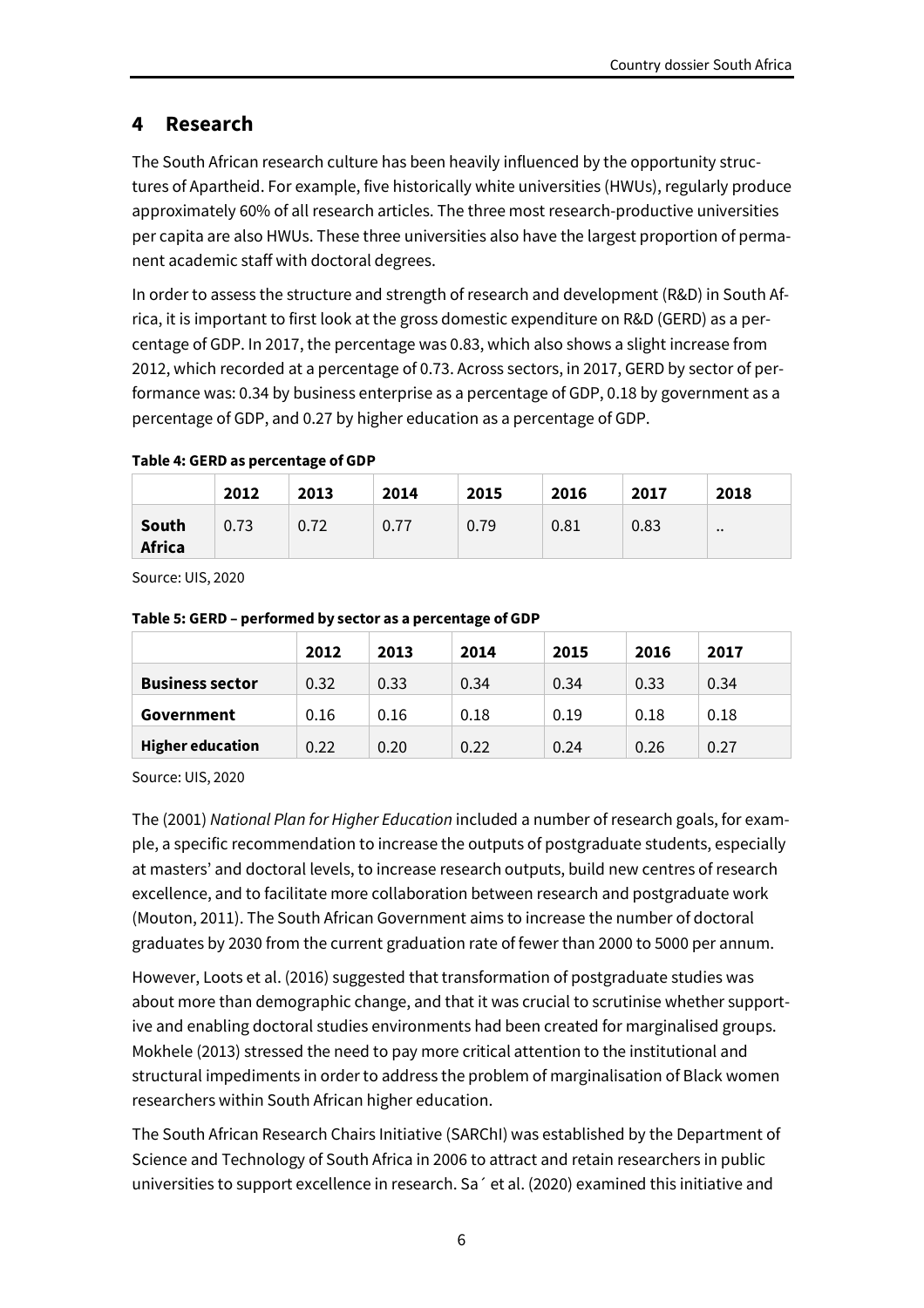reported a significant gender gap, e.g. stratified productivity and recognition among elite scientists, with men outperforming women in the number of publications, and receiving substantially more citations.

The total personnel in full-time employment (FTE) was 44,259.3 in 2017, of which women's share was 44% (19,695.2).

|                                         | 2012   | 2013     | 2014    | 2015    | 2016     | 2017    |
|-----------------------------------------|--------|----------|---------|---------|----------|---------|
| <b>Total R&amp;D personnel</b><br>(FTE) | 35050  | 37956.48 | 38465   | 41054.5 | 42533    | 44259.3 |
| Women personnel in<br>R&D (FTE)         | 15082  | 16487.75 | 16579.5 | 17923.1 | 18893.82 | 19695.2 |
| Women's share (%)                       | 43.03% | 43.44%   | 43.10%  | 43.66%  | 44.42%   | 44.50%  |

#### **Table 6: R&D personnel (FTE)**

Source: UIS, 2020

# **5 Women's Academic Careers**

Women are enrolling in higher education as students, but transformation of the academic profession is slow. As the tables below indicate, women's enrolment declines in the higherlevel degrees.

The total number of graduates with at least a Bachelor's or equivalent (ISCED 6 or higher) in 2017 recorded at 149,924, of which the women's share was 62% (93,064). At postgraduate levels, the total number of graduates from ISCED 2011 level 8 programmes in tertiary education was 3,074 in 2017. Women's share was 42% of the total, and remained steady over the five years from 2012 to 2017.

**Table 7: Graduates from ISCED level 6 programmes in tertiary education, all (number)** 

|                                      | 2012    | 2013    | 2014    | 2015    | 2016    | 2017    |
|--------------------------------------|---------|---------|---------|---------|---------|---------|
| <b>Graduates, both sexes</b>         | 108,328 | 122,487 | 126,409 | 132,100 | 141,580 | 149,924 |
| <b>Women graduates (num-</b><br>ber) | 65,435  | 74,882  | 77,917  | 81,498  | 87,896  | 93,064  |
| Women graduates (%)                  | 60.40%  | 61.13%  | 61.64%  | 61.69%  | 62.08%  | 62.07%  |

Source: UIS, 2020

#### **Table 8: Graduates from ISCED level 7 programmes in tertiary education, all (number)**

|                       | 2012   | 2013 | 2014 | 2015                                                    | 2016 | 2017           |
|-----------------------|--------|------|------|---------------------------------------------------------|------|----------------|
| Graduates, both sexes | 11.293 |      |      | $\mid$ 11,648 $\mid$ 12,466 $\mid$ 13,554 $\mid$ 13,444 |      | $\perp$ 13.515 |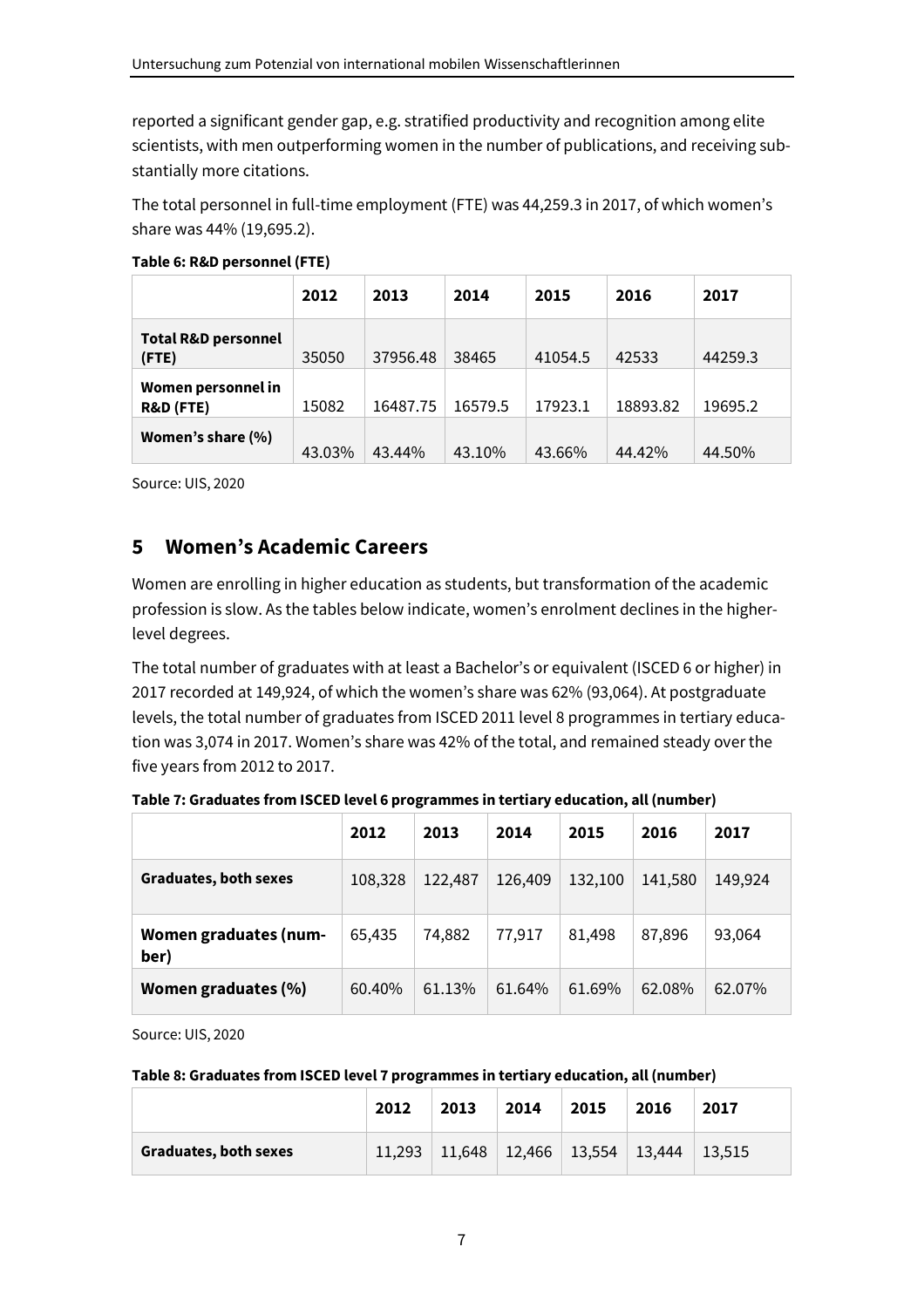| Women graduates (number)   | 5,325 | 5,685 | 6,097 | 6,749 | 6.826 | 7,019 |
|----------------------------|-------|-------|-------|-------|-------|-------|
| <b>Women graduates (%)</b> | 47%   | 49%   | 49%   | 50%   | 51%   | 52%   |

Source: UIS, 2020

#### **Table 9: Graduates from ISCED level 8 programmes in tertiary education, all (number)**

|                              | 2012  | 2013  | 2014  | 2015  | 2016  | 2017  |
|------------------------------|-------|-------|-------|-------|-------|-------|
| <b>Graduates, both sexes</b> | 1,900 | 2,060 | 2,270 | 2536  | 2,815 | 3,074 |
| Women graduates (number)     | 802   | 896   | 939   | 1,118 | 1,187 | 1,312 |
| Women graduates (%)          | 42%   | 43%   | 41%   | 44%   | 42%   | 43%   |
|                              |       |       |       |       |       |       |

Source: UIS, 2020

Higher education studies are well-developed in South Africa, with a journal (*South African Journal of Higher Education*), and several eminent scholars and research centres. However, gender is not always a category of analysis in their outputs, and the focus is often on policy, pedagogy, and practice, paying particular attention to much-needed racial equality. Moult (2008) argued that gender research had been fragmented, marginalised and under-funded in recent decades and that this affected the ability to inform policy and politics.

Gendered analysis has been left mainly to a small group of feminist scholars in the post-Apartheid period. Most of these studies highlight the need to transform institutional cultures as well as demographics in higher education. Research has often been small-scale lone studies for postgraduate degrees. For example, in her doctorate on early-career women academics, Lewin (2019) argued that, despite progressive policy frameworks, South African universities retain highly gendered and racialised institutional cultures, which create constraints for staff in building academic careers.

Drawing on a capability theoretical approach, she argued that five dimensions emerged, based on the valued and aspirational functionings of the nine participants in her study:

- 1. **navigation:** to be able to navigate academic life successfully;
- 2. **recognition:** to be able to be recognised and valued for one's academic work;
- 3. **autonomy**: to be able to achieve professional autonomy;
- 4. **affiliation:** to be able to participate in social and professional networks; and
- 5. **aspiration:** to be able to aspire to a professional academic career.

Williams' Master's dissertation (2017) on women academics' career progression reported that women did not tend to see their family responsibilities or personal capacities as as great a problem as the obstacles that exist within the institution, and that they often referred to structural deficits of HEIs as contributing to their slow career progression.

This point was also made by Cheryl De La Rey, who was the first woman of colour to become a vice-chancellor of a South African university (University of Pretoria from 2009–2018). From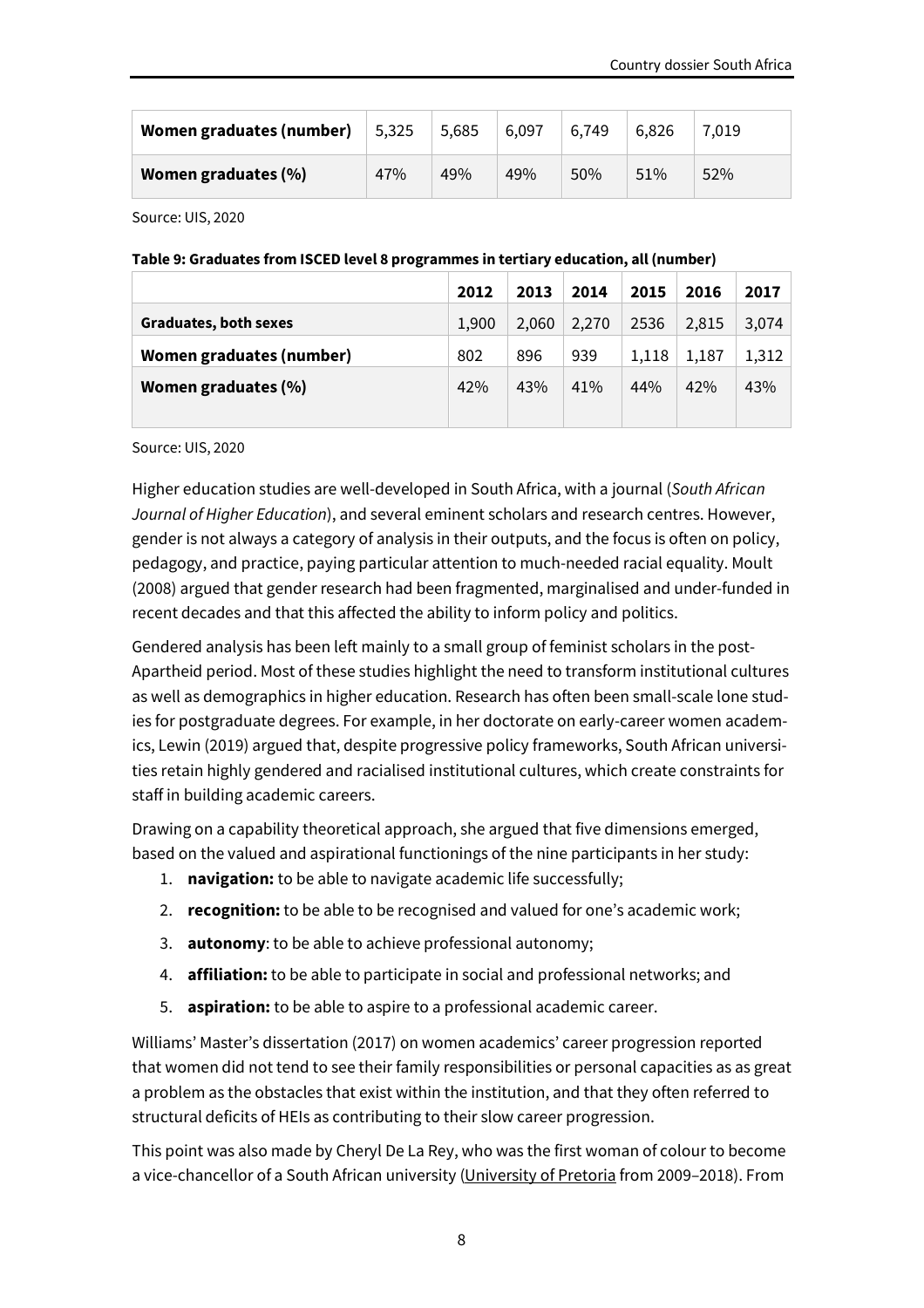her research and experience on women in leadership (2010) she claimed that while there had been progress on recruitment of women academics, more needs to be done on academic promotion committees.

Riordan and Louw-Potgieter (2011) highlighted the impact of organisational culture on women's career progression and called for differentiated career advancement strategies for different career progress groupings. Hostile institutional cultures were also cited by Ramohai's (2019a) study as the most serious contributory factor to women's reluctance to take on or continue in senior managerial positions. Similar observations have been made by scholars focussing on black women academics. Ramohai (2019b) highlighted some of the complexities of different forms of marginalisation in South African society, and how gender and race had been put in competition, with limited understanding of diversity among women in general, or black women in particular. Naicker's (2013) study of black women academics also called for recognition of the entanglement of race, class, and gender in the complexities of transformation.

Other studies, while acknowledging structural discrimination, offer individual strategies such as mentoring or attitudinal change (Chitsamatanga et al, 2018). For example, Mahabeer et al. (2018) concluded that Black women entering the academy need to arm themselves and take time to adapt to the unfamiliar institutional space. In her doctoral study of Black African, 'Coloured', and Indian women academics in post-apartheid South Africa, Roy (2014) reported four broad domains of influence – context, community, commitment, and competence – on black women's academic careers, and that Black women academics in postapartheid South Africa do not define their career success solely by advancement in title and rank or by achieving so-called higher positions in the academy. Rather, the degree to which these academics viewed themselves as being successful in their careers and lives was based on their personal definitions of success and was a function of their efforts to balance these four domains that exert influence on their careers.

In their study of gender and race amongst female sociologists exiting academia in South Africa, Rabe and Rugunanan (2012) reported that racial and gender discrimination seemed to be most acutely felt where participants belonged to minorities in departments, but traces of gender discrimination can also be found where women are not in the minority – raising questions once again about the need to change institutional cultures rather than focus solely on changing demographics.

South Africa is often included in comparative research on women in higher education. For example, Chitsamatanga and Rembe (2019) compared South Africa and Zimbabwe and found that organisational cultures and a lack of support and career development opportunities were impeding women's progression.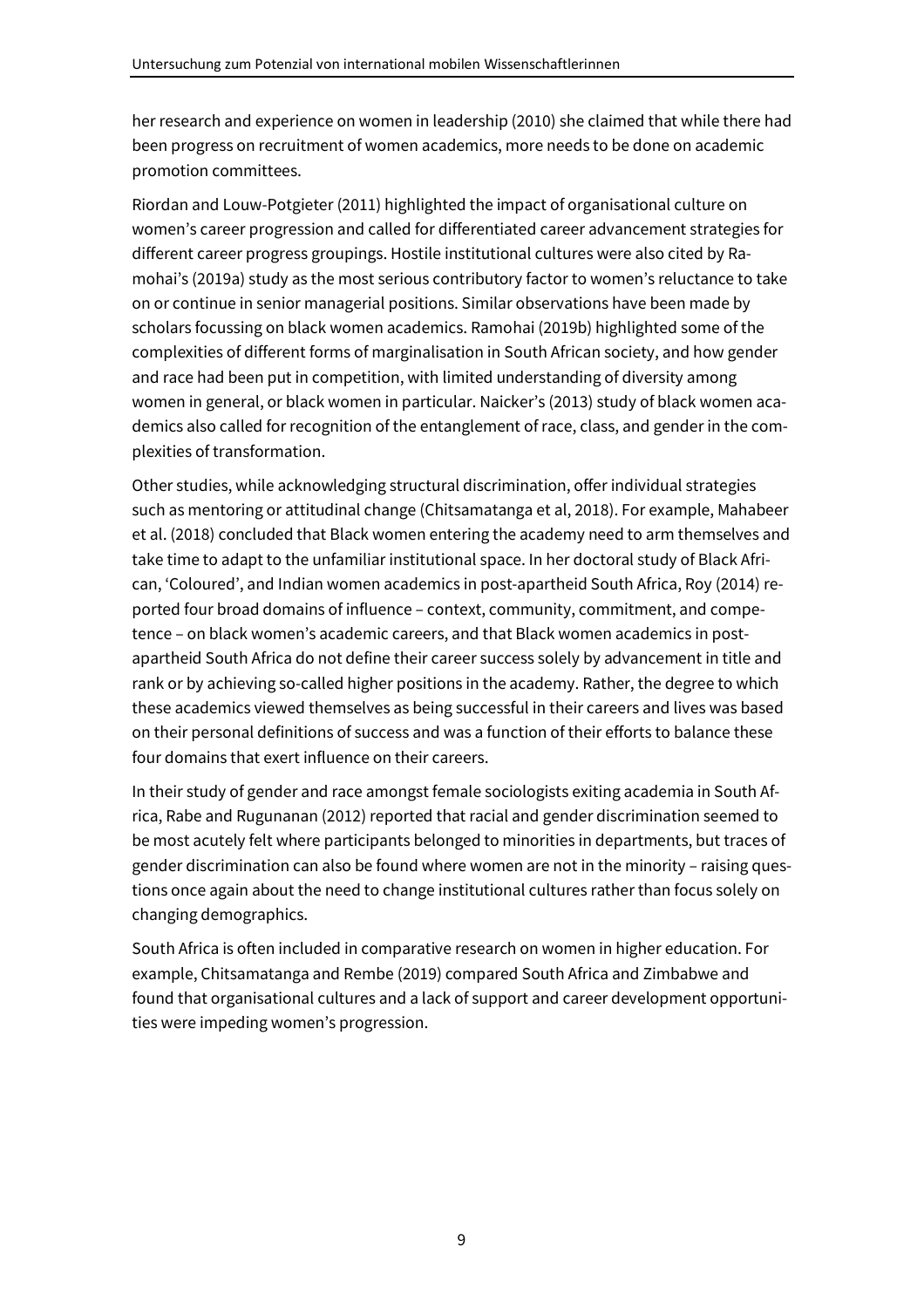## **5.1 Research structure after the postdoc phase**

The National Research Foundation (NRF) has a rating system4 to measure research excellence across institutions. Researchers are graded for research expertise, funding and international research collaborations (A, B, C, P and Y-rated researchers5). Data provided by the NRF (2021) provide information on the gender composition of all rated researchers in South Africa, but information about the structure of the postdoc phase in terms of career trajectory, research collaborations and funding is limited. Across a total of 4,266 researchers rated by the NRF, the majority were men (64.49%), while women constituted 35.51%.





Source: NRF, 2021

#### **Figure 2: Researchers by race and gender**



Source: NRF, 2021

<sup>4</sup> Acquiring an NRF rating generates considerable acknowledgement and respect for the individual researchers as well as their institutions. The ratings are: A – Leading international researchers, B – Internationally acclaimed researchers, C – Established researchers, P – Prestigious Awards, Y – Promising young researchers.

<sup>5</sup> A-rated researchers are unequivocally recognised by their peers as leading international scholars in their respective fields, for the high quality and impact of recent research outputs.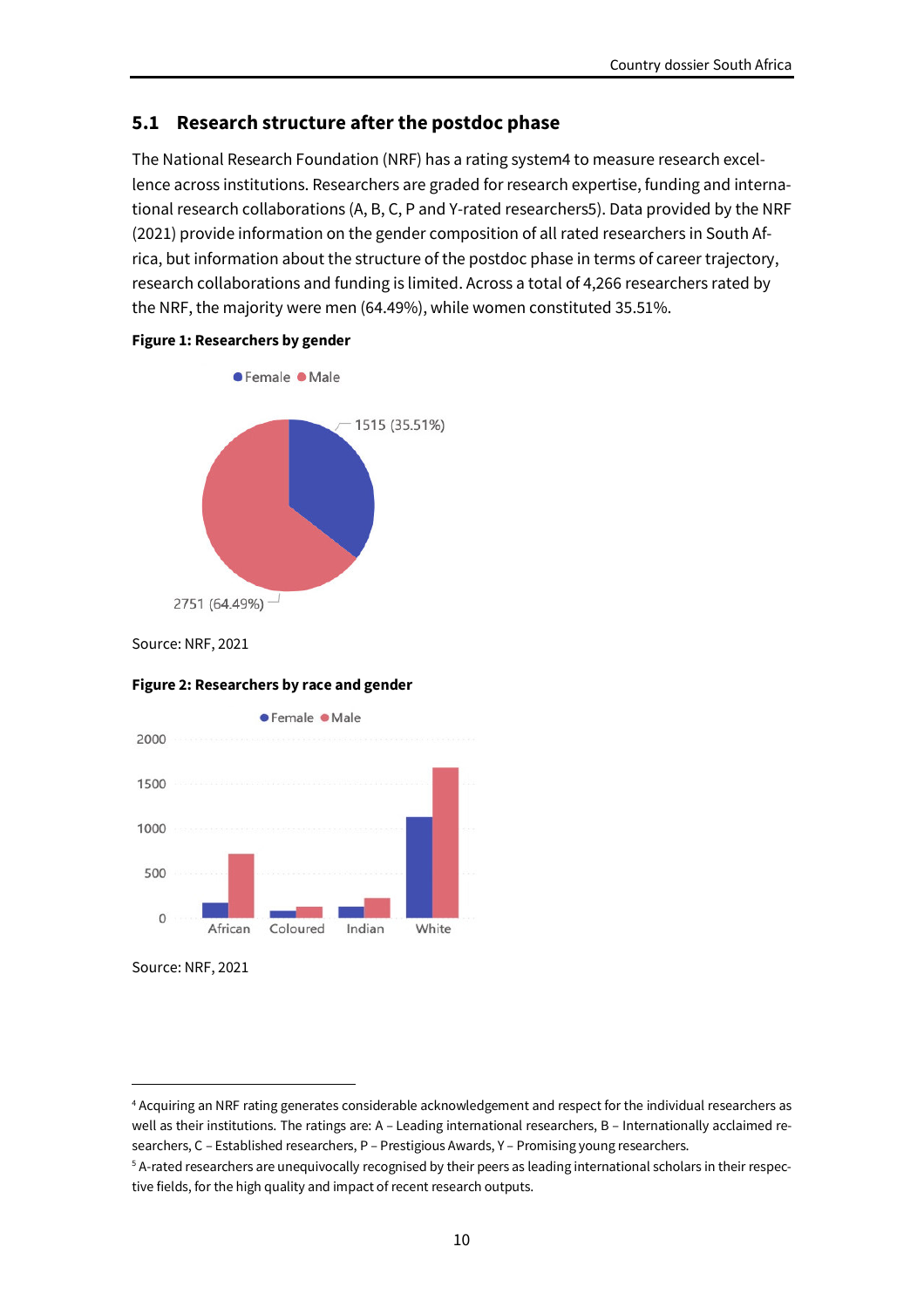As the literature suggests, race needs to be considered in relation to women's participation in research. As Figure 2 illustrates, 'Coloured' men and women have the lowest share of rated researchers.

● Female ● Male ● Unknown



### **Figure 3: Researchers by rating year and gender**

Source: NRF, 2021

#### **Figure 4: Researchers by rating year and race**



Source: NRF, 2021

## **5.2 Academic Staff**

White et al. (2012) included South Africa, the UK, and Australia in a comparative study of university leaders. They found that a typical South African vice-chancellor was a Black male academic who had at least one qualification from an overseas university, and that race was often a more significant identity marker than gender for selection panels. Morley et al.'s study of six Commonwealth countries, (2006) highlighted the need to intersect race and gender in South Africa, and also found that affirmative action policies meant that many Black women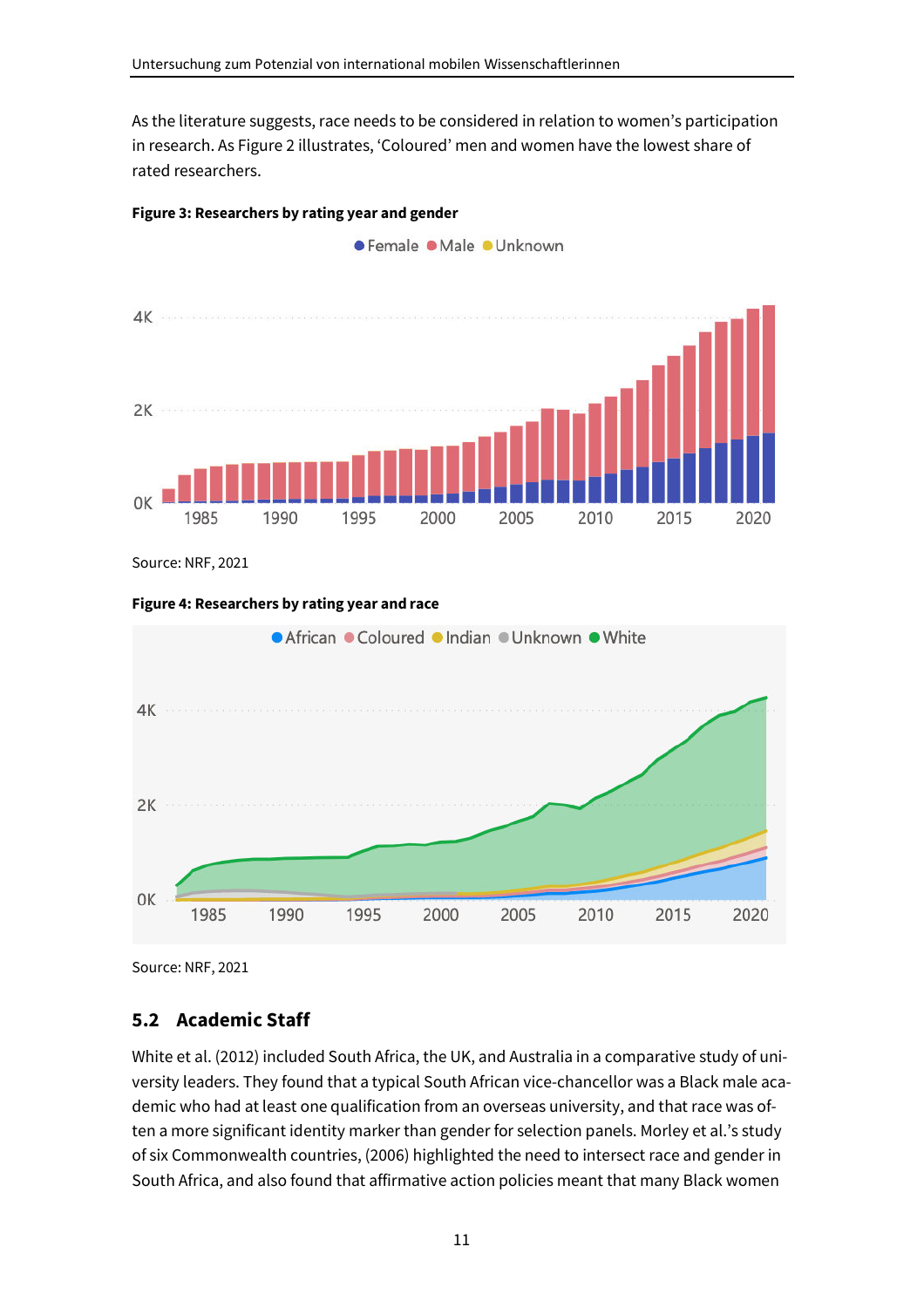were treated disrespectfully and as if they were appointed only for their racial identity to fill quotas, rather than for their merit, skills, and competence. The study also reported evidence of widespread gender-based violence on South African campuses that created a climate of fear and anxiety among women staff and students. Rape, sexual harassment, and other forms of gender-based violence have been researched by South African feminists. For example, Bennett (2009) argued that the climate of institutional commitment to this realm of transformation had become muted, and she stated that feminist activism in South Africa needed once more to theorise and challenge overt and covert forms of sexual violence facing higher education communities.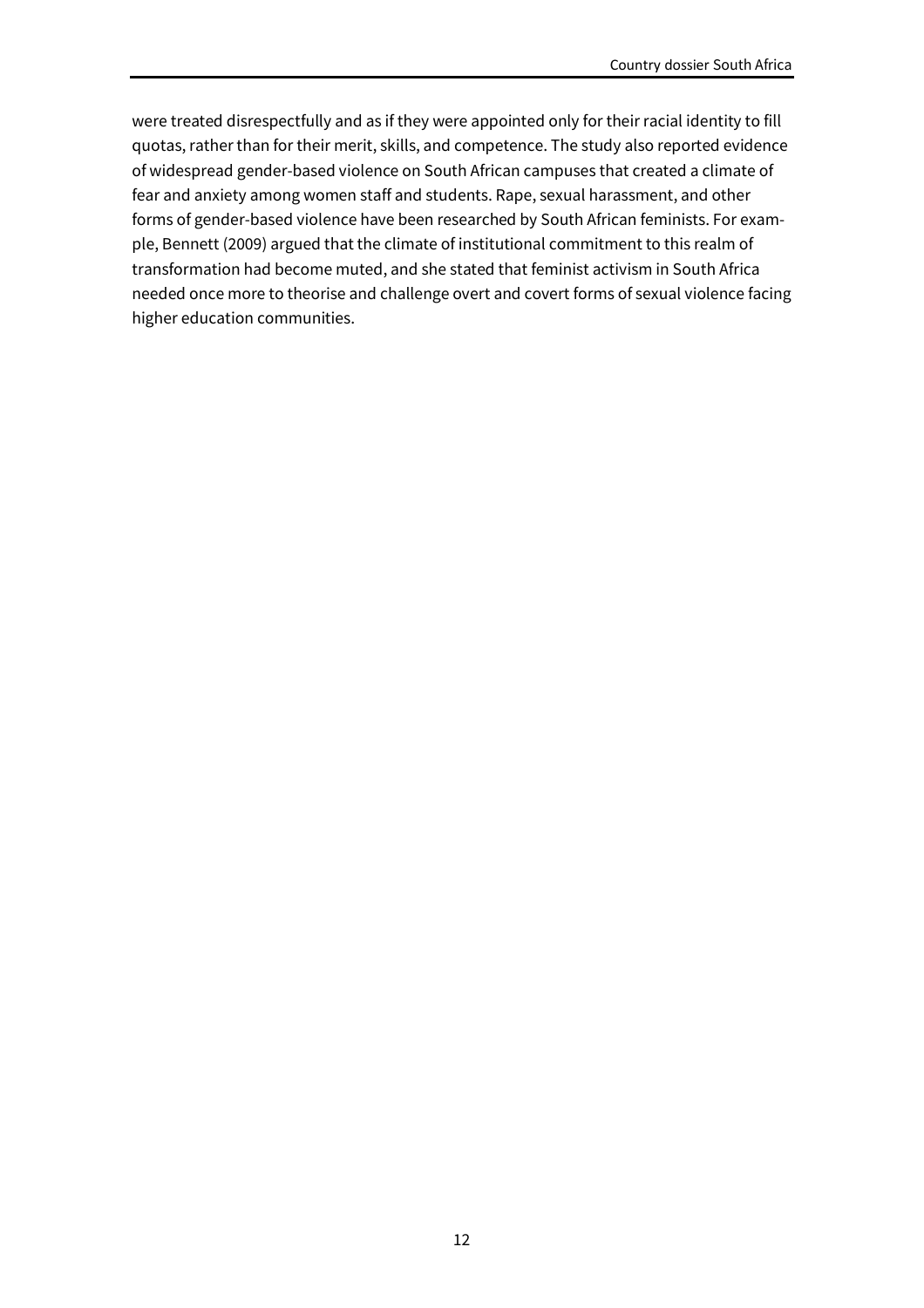| Institution                                        | <b>Total Permanent Staff</b>          |                     |               | % of Black Staff in<br>Total      |                     |               | % of Women Staff<br>lin                            |                     |               |
|----------------------------------------------------|---------------------------------------|---------------------|---------------|-----------------------------------|---------------------|---------------|----------------------------------------------------|---------------------|---------------|
|                                                    | Instruction andRe-<br>Staff<br>search | AdministrativeStaff | Service Staff | nstruction andRe-<br>search Staff | AdministrativeStaff | Service Staff | <b>Total</b><br>Instruction andRe-<br>search Staff | AdministrativeStaff | Service Staff |
| Cape Peninsula University<br>lof                   | 774                                   | 1 0 1 5             | 149           | 61                                | 85                  | 99            | 42                                                 | 60                  | 26            |
| Technology                                         |                                       |                     |               |                                   |                     |               |                                                    |                     |               |
| University of Cape Town                            | 1 1 4 9                               | 2 2 8 7             | 63            | 29                                | 72                  | 97            | 45                                                 | 64                  | 62            |
| Central University of<br>Technology, Free State    | 295                                   | 383                 | 87            | 45                                | 69                  | 98            | 40                                                 | 57                  | 53            |
| Durban University of<br>Technology                 | 579                                   | 766                 | 67            | 73                                | 92                  | 100           | 47                                                 | 53                  | 16            |
| University of Fort Hare                            | 334                                   | 557                 | 28            | 46                                | 84                  | 100           | 37                                                 | 58                  | 17            |
| University of the Free State 986                   |                                       | 1 2 4 0             | 286           | 22                                | 39                  | 98            | 49                                                 | 67                  | 49            |
| University of Johannesburg  1 104                  |                                       | 1895                | 249           | 46                                | 70                  | 99            | 46                                                 | 53                  | 35            |
| University of KwaZulu-Natal <sup>1</sup> 348       |                                       | 1873                | 388           | 59                                | 85                  | 97            | 47                                                 | 60                  | 50            |
| University of Limpopo                              | 941                                   | 752                 | 255           | 86                                | 85                  | 100           | 43                                                 | 58                  | 45            |
| Mangosuthu University of<br>Technology             | 190                                   | 275                 | 76            | 92                                | 96                  | 100           | 34                                                 | 52                  | 45            |
| University of Mpumalanga                           | 41                                    | 50                  | 69            | 80                                | 86                  | 100           | 34                                                 | 36                  | 43            |
| Nelson Mandela Metropoli- 604<br>tan<br>University |                                       | 1 0 3 4             | 72            | 28                                | 59                  | 92            | 45                                                 | 62                  | 32            |
| North -West University                             | 1 3 4 2                               | 1966                | 378           | 28                                | 34                  | 95            | 47                                                 | 66                  | 46            |
| University of Pretoria                             | 1 176                                 | 1866                | 364           | 23                                | 48                  | 91            | 50                                                 | 65                  | 34            |
| <b>Rhodes University</b>                           | 351                                   | 537                 | 463           | 25                                | 58                  | 99            | 43                                                 | 62                  | 53            |
| University of South Africa                         | 1718                                  | 3 1 5 8             | 77            | 52                                | 74                  | 99            | 50                                                 | 59                  | 23            |
| University of Stellenbosch                         | 1 0 3 5                               | 1921                | 237           | 22                                | 49                  | 100           | 43                                                 | 64                  | 42            |
| Sol Plaatje University,<br>Northern Cape           | 17                                    | 12                  | 0             | 59                                | 50                  | 0             | 41                                                 | 67                  | 10            |
| Tshwane University of                              | 951                                   | 1549                | 141           | 59                                | 75                  | 99            | 42                                                 | 54                  | 38            |

#### **Table 10: Number and percentage of permanent staff in public universities, by ethnicity and gender in 2014**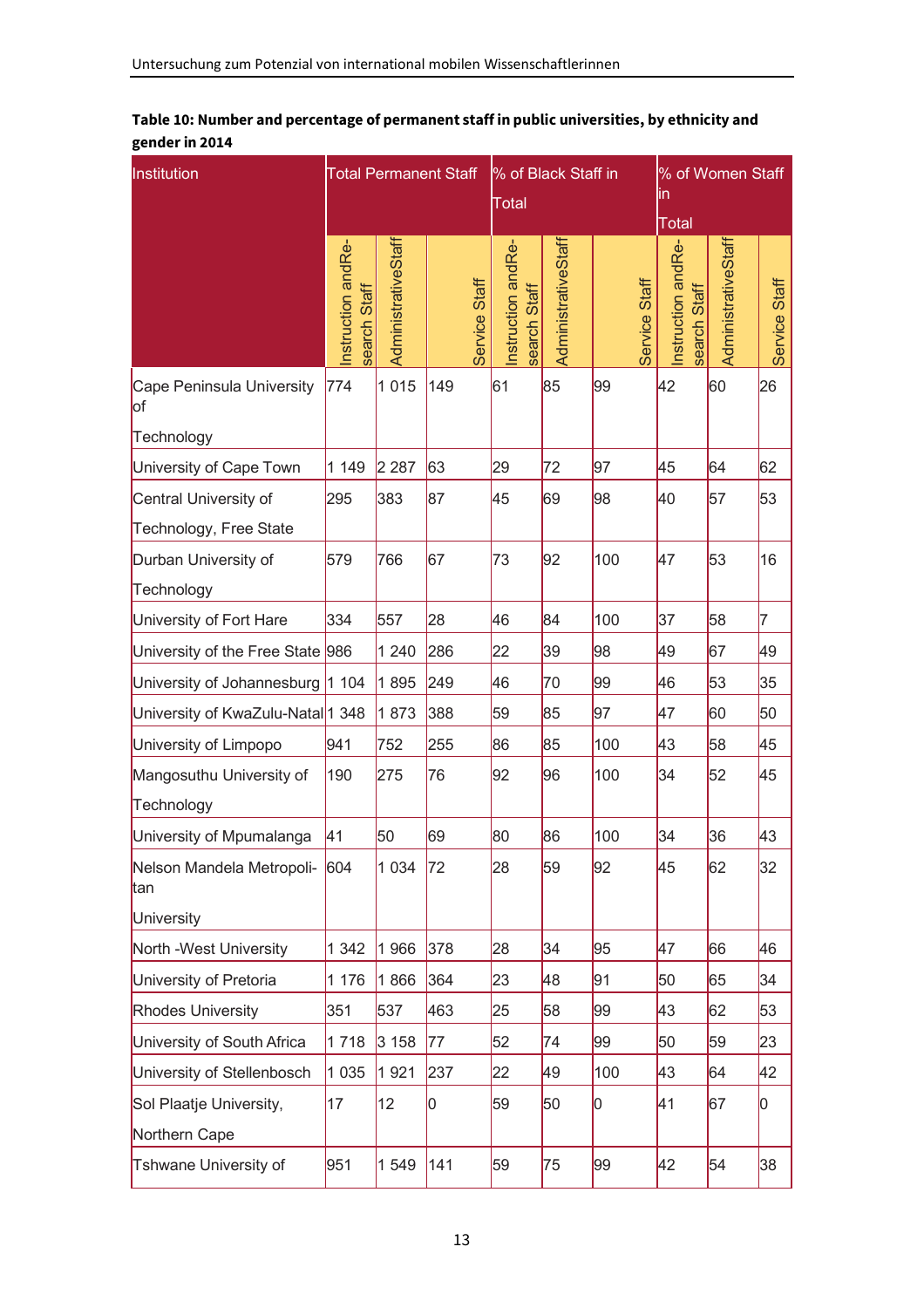| Technology                          |         |                     |     |    |    |     |    |    |    |
|-------------------------------------|---------|---------------------|-----|----|----|-----|----|----|----|
| University of Venda                 | 372     | 342                 | 136 | 94 | 99 | 100 | 35 | 49 | 57 |
| Vaal University of Technol-<br>logy | 378     | 463                 | 217 | 61 | 76 | 99  | 43 | 62 | 61 |
| <b>Walter Sisulu University</b>     | 591     | 659                 | 152 | 88 | 96 | 100 | 44 | 57 | 52 |
| University of the Western           | 615     | 952                 | 29  | 53 | 93 | 100 | 50 | 59 |    |
| Cape                                |         |                     |     |    |    |     |    |    |    |
| University of                       | 1 0 5 7 | 1 199               | 277 | 38 | 73 | 100 | 47 | 64 | 30 |
| <b>Witwatersrand</b>                |         |                     |     |    |    |     |    |    |    |
| University of Zululand              | 285     | 391                 | 196 | 81 | 93 | 100 | 42 | 50 | 38 |
| Total                               |         | 18 233 27 142 4 456 |     | 48 | 69 | 98  | 46 | 60 | 43 |

Source: South African Human Rights Commission (SAHR), 2018





Source 1: Council on Higher Education (CHE), 2019

## **5.3 Developing Women's Academic Careers**

HERS-SA is a self-sustaining non-profit organisation (NPO) which was registered in September 2003 by the Department of Social Development. It is dedicated to the advancement and leadership development of women in the higher education sector and works in partnership with higher education institutions to support their gender equity agenda through their nomination of women to attend HERS-SA programmes, by posting vacancies on the HERS-SA website, and by showcasing the achievements of women in their respective institutions (see http://www.hers-sa.org.za). To assist in honing women's leadership skills for the unique requirements of the academic environment, HERS-SA organises a twelve-day academy which supports women to develop the professional plans and networks needed for advancing as leaders in higher education administration (Shober, 2014).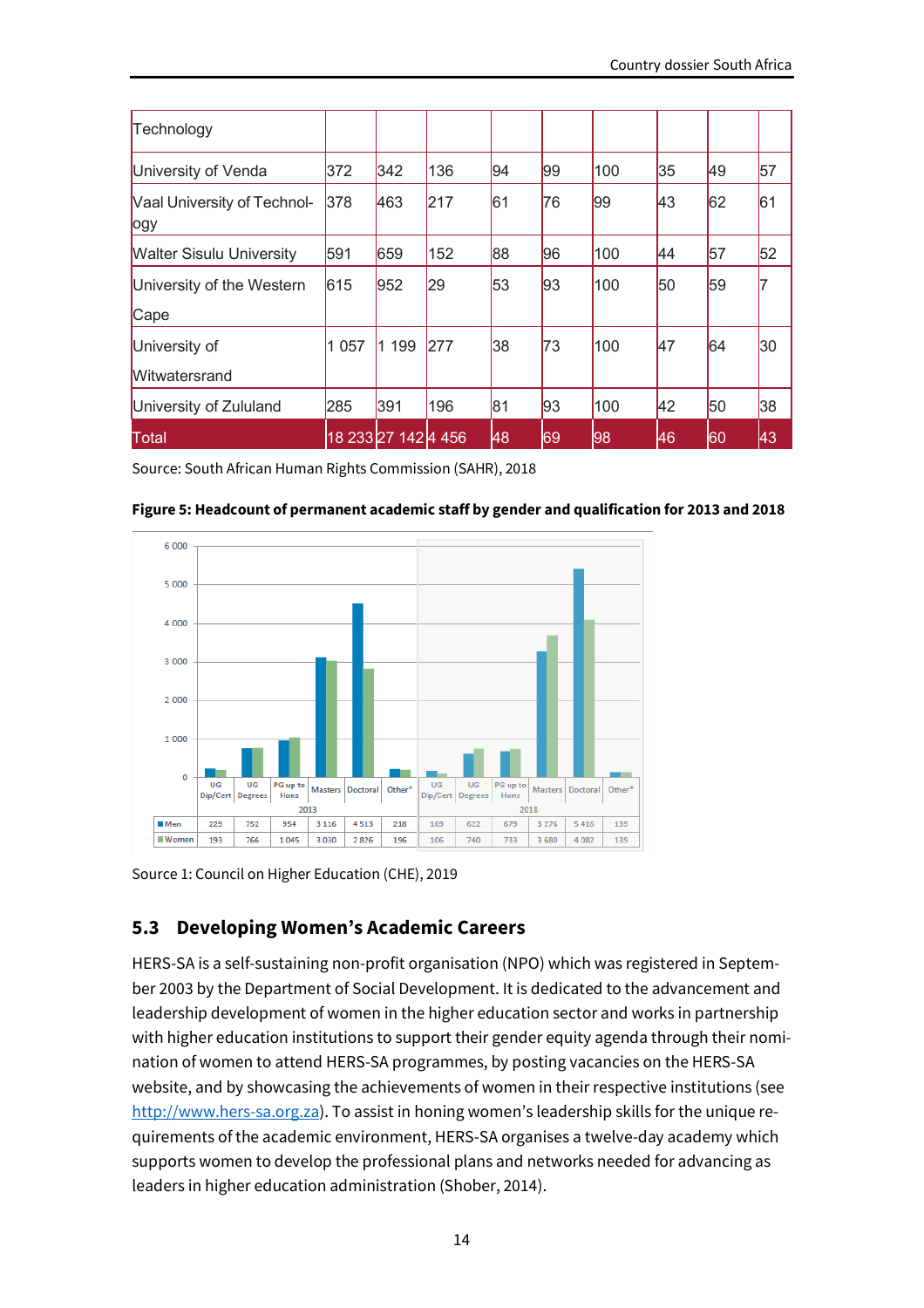A further important initiative is *The African Gender Institute* (AGI) at the University of Cape Town (UCT). This is a teaching, learning and research institute which focuses on issues of gender, development, and the politics of sexuality on the African continent. Since its inception over 20 years ago, the AGI has delivered innovative integrated outcomes on gender justice, sexuality and human rights, peace and conflict studies and capacity-building in relation to gender and women's studies knowledges; it is committed to practice-based research and designs and implements projects which strengthen research, networking, capacity-building and knowledge-creation throughout Africa (see http://www.agi.ac.za/agi/about/vision).

# **6 Gender and International Academic Mobility**

According to the annual report by the National Research Foundation's (NRF) of 2019, current policy framework aims to create space for international/continental researchers and managers to share their research; it provides a platform for strategic networks among professionals in the sector. In future, student travel grants will be one-off, and international funds must be used for that specific purpose. The new PG Funding Policy does not include travel grants and will be phased out.

#### **Table 11: Total outbound internationally mobile tertiary students studying abroad, all (number)**

|                     | 2014 | 2015 | 2016 | 2017 | 2018 |
|---------------------|------|------|------|------|------|
| <b>South Africa</b> | 7273 | 7344 | 7860 | 8120 | 9130 |

Source: UIS, 2020

#### **Table 12: Top five destinations for outward mobility in 2018**

| <b>Study Destination</b> | Total |
|--------------------------|-------|
| <b>United States</b>     | 2078  |
| <b>United Kingdom</b>    | 1490  |
| Germany                  | 671   |
| <b>Australia</b>         | 668   |
| Canada                   | 301   |

Source: UIS, 2020

## **6.1 Data from Interviews: Research Methodology**

We interviewed a Senior Lecturer in Science (Participant 1), an Emerita Professor of Women's and Gender Studies (Participant 2), a Professor of Gender Studies and Deputy Dean (Participant 3), a Director of Research Support and Management (Participant 4), and a Professor of Law (Participant 5). Access to participants was through the global network of the Centre for Higher Education and Equity Research (CHEER) – University of Sussex. The purposeful recruitment ensured diversity in terms of participants' ethnicity, age and institutional type.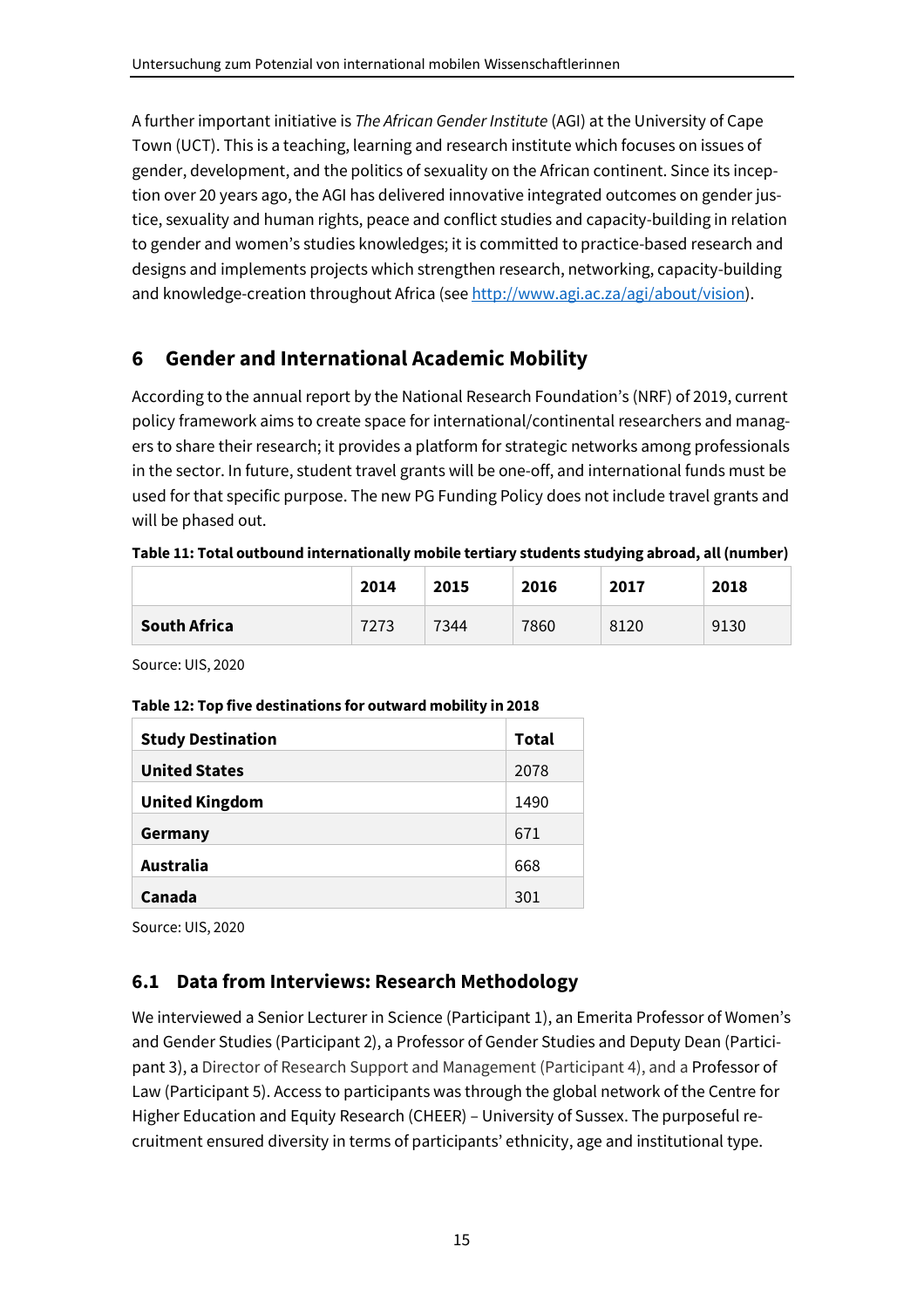The universities included: University of the Western Cape, University of Cape Town, Nelson Mandela University, and North-West University.

All participants have a history of international mobility at postdoctoral level. Some participants were familiar with the Alexander von Humboldt Foundation programmes and others less so. The main research methods were semi-structured interviews. Ethical clearance was obtained from the University of Sussex Research Ethics Committee (Ref.ER/JBFB4/2) before the recruitment process. All participants were contacted via email and received a copy of the project information sheet, the cover letter prepared by the Alexander von Humboldt Foundation and a consent form.

Interviews were conducted using online distance telecommunication software programmes. All interviews were audio recorded and transcribed by a third party (WaywithWords). All participants received a copy of the interview transcript for verification and final approval. We opted for a numbering approach [Participant 1–5] to protect participants' confidentiality and anonymity. The data analysis followed a thematic approach to provide 'an insightful analysis that answers particular research questions' (Braun & Clarke 2006: 28).

Emerging codes were grouped under three key themes as follows:

- 1. Career advantages for international outward mobility
- 2. Rationale for choosing study destination
- 3. Boundaries and barriers facing women academics to access opportunities for international outward mobility

Participants were invited to make suggestions and recommendations for the Alexander von Humboldt Foundation programmes. These suggestions and recommendations varied in length and scope but mainly addressed the type of support necessary to encourage more women to participate in international outward mobility.

# **6.2 Research Findings**

### *6.2.1 Career advantages of international mobility*

**Career progress and prestige:** International outward mobility is seen to provide women with opportunities to enhance their visibility, networking and research collaboration.

*The higher your grading is, of course, then it gives you additional opportunities to get more funding, you get bigger projects. So, in general, it is good for female scholars to move around as much as possible and to have as many connections overseas as possible, collaborations and bigger research projects.* (Participant 5)

*International mobility will affirm their position or their standing in research or in academia. That is point number one. It's like an extra tag, an external sign of approval outside of the national arena.* (Participant 1)

**Scholarship and knowledge production:** All participants unequivocally agreed on the importance of international outward mobility for scholarship and knowledge production. International collaborations in research and publications were seen as essential to achieve this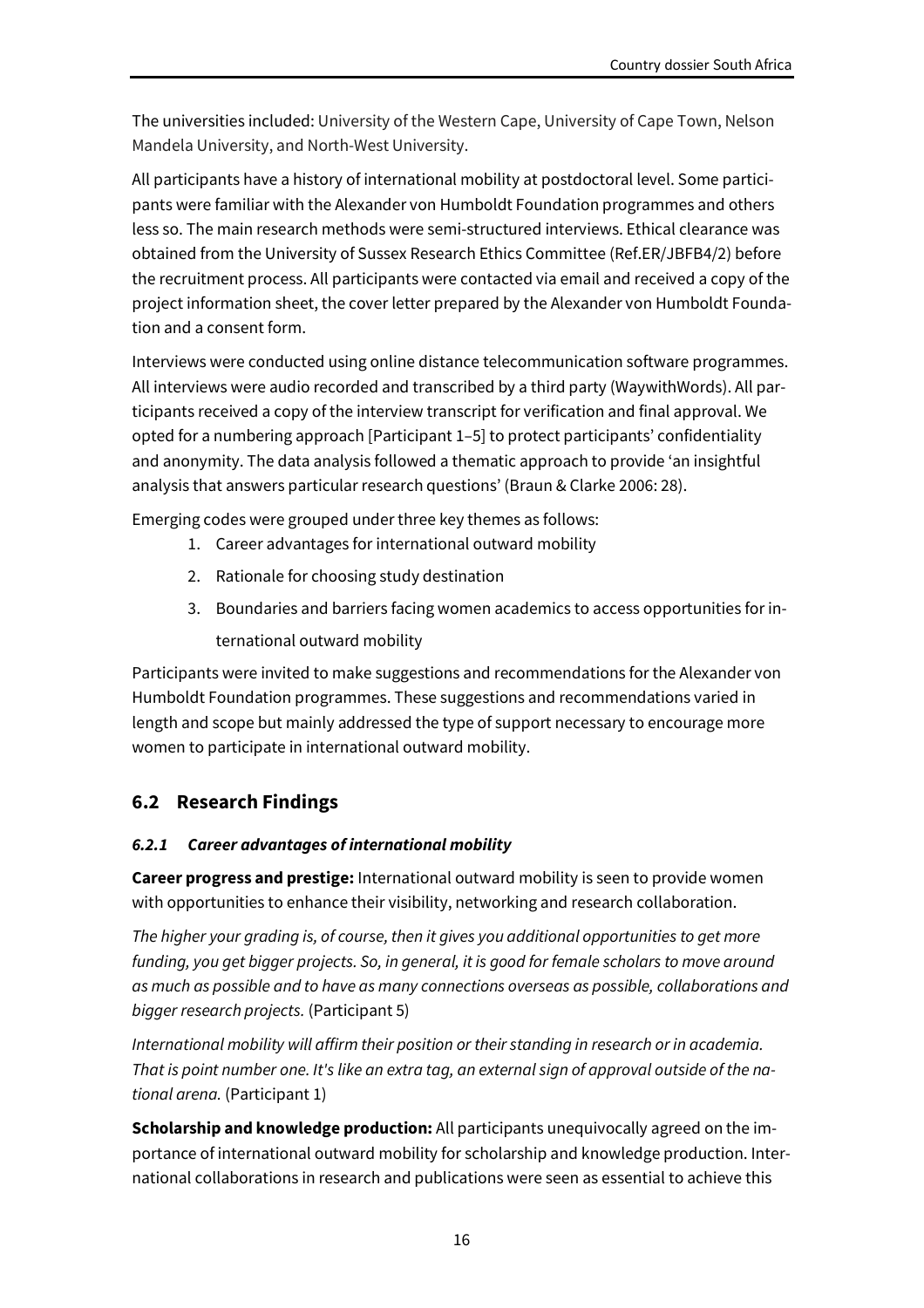goal. Strong emphasis was also placed on the inclusion of knowledge from the Global South in the Global Knowledge Economy.

*That we in the South, should be given the opportunity to express ourselves and to bring our ideas to the North. In that way, I think it's very important.* (Participant 2)

South Africa is ambiguously positioned in the Global Knowledge Economy. As stated earlier, it has high-ranking research-intensive universities, but because of its geographical location in sub-Saharan Africa, it can often be seen as part of the Global South by scholars in the Global North. This can lead to patronising relationships.

*And both the South Africans and the West African, the Caribbean scholars felt that we were being spoken down to. And it was just quite uncomfortable. It may just have been one example, but if I think about my own mobility, it put me off mobility to North America, quite a lot.* (Participant 3)

Nonetheless, Participant 3 was also of the view that knowledge exchange in international outward mobility 'enriches thinking':

*It opens up possibilities, then, for early-career scholars. And very often, in this country, those who are most disadvantaged as scholars, as people, in general, are women of colour because of the history.* 

To summarise, international outward mobility is considered to be very beneficial to promote collaborative research and publications; however, attention should be paid to the colonial legacy, epistemological imperialism, and Global North/South power relations.

**Networking and Social Capital:** International outward mobility is often encouraged for its benefits to enrich academic women's social capital and provide opportunities for networking that are not available locally (Coleman, 2010). However, early-career female researchers often do not have the necessary networks for mobility.

I get asked quite a lot by young postdocs, they want to apply for Humboldt, but they haven't got a host. They don't know anybody in Germany to help them. That's the most frequent question. (Participant 1)

Networking opportunities are gendered, classed and racialised (Grigoleit-Richter, 2017). It was suggested that there is prejudice against African scholars when it comes to securing partnerships from universities in the Global South:

*I get asked quite a lot by young postdocs, they want to apply for Humboldt, but they haven't got a host. They don't know anybody in Germany to help them…I know that there are sites available via the Humboldt Foundation, also, where you can try to locate a host in your field or in your area. But it would also be nice if the South Africans could feed into that. So, the South African Institute, maybe the research office that is specifically supporting the mobility applications and initiatives, that they also can help. Because I know this from Germany, the German professor is sitting far up in the hierarchy. And he or she doesn't really not want to take an email that comes from Africa. Usually the emails they receive are hoax mails, and everybody's trying to con you out of money, and so on. And so, an email that comes out of Africa, including South Africa, just gets put into the bin. And perhaps if the email comes from a more official*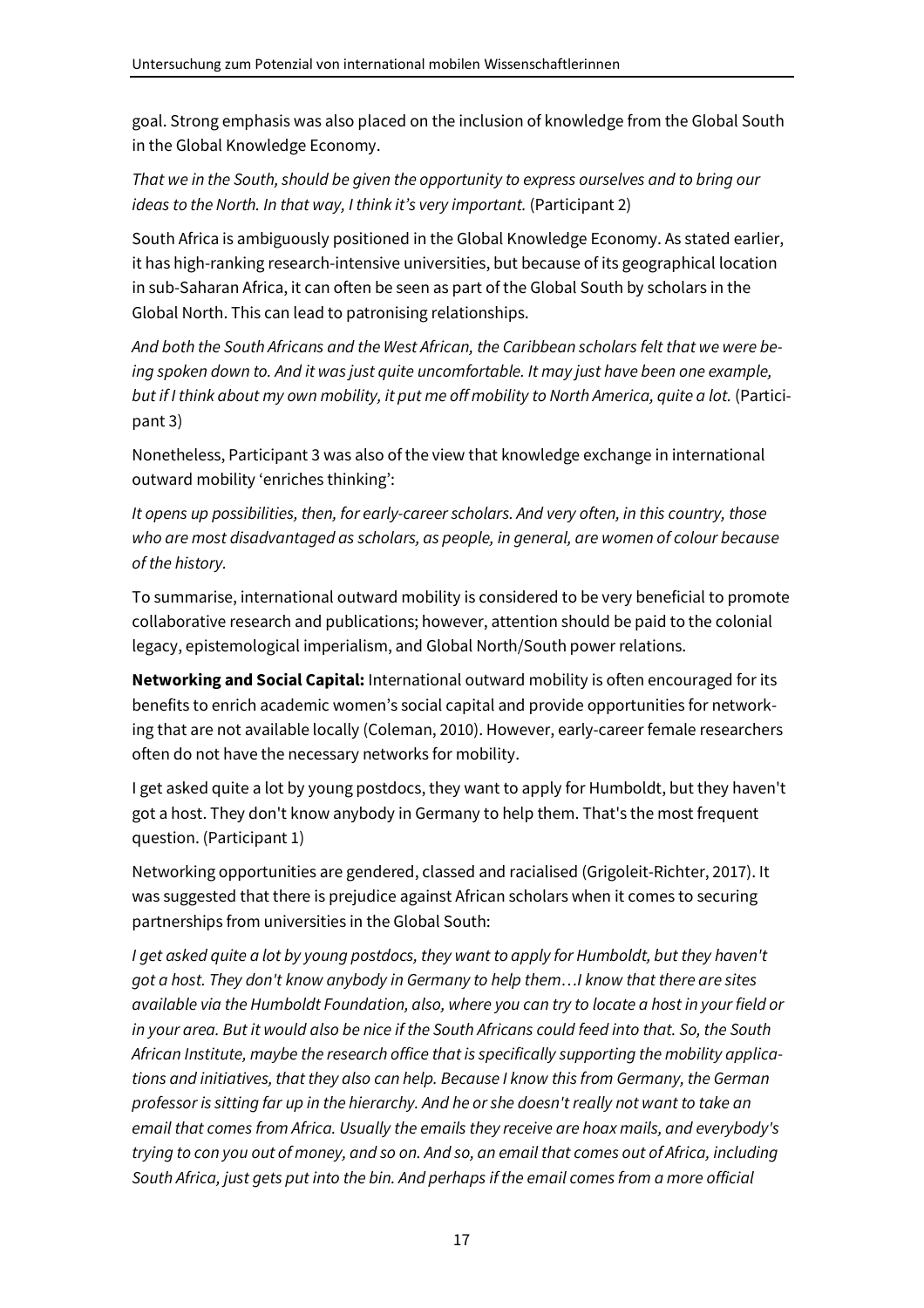*point, so not from the from the candidate directly, who may be a young postdoc and has no credibility yet. Then it would carry a bit more weight if it comes from the research office to say, look, we know this is a real person, this is a valid query to find a host. Are you available, or can you please assist us? I think this is one of the biggest stumbling blocks why people in South Africa, women also, do not apply because in the end, they give up trying to find a host. They keep writing, they get no response. Or they get negative responses. And then they just give up. (Participant 1)* 

The role of university research offices in promoting networking opportunities is a major recommendation for change.

## *6.2.2 Rationale for choosing study destinationS*

International research collaboration in South Africa tends to face north to Europe and the USA. There remains a gap in South–South collaboration. We identified three main determinants that shape the rationale for choosing a study destination:

**Colonial history:** South Africa's history and the social structure in post-apartheid society shape participants' perceptions of specific countries/regions. Socio-cultural familiarity, language, sports and perhaps most importantly of compatibility between higher education systems are all factors in decision-making.

*Afrikaans-speaking people like myself, that's my mother tongue, it's easier for us to go to a country where you understand the language. So that would be typically the UK. We understand Dutch if you speak Afrikaans, and German is also not that difficult if you focus. So, it depends a lot on the legal system which you have historical links with, and of course the languages that you can speak.* (Participant 5)

Participant 1 also supported this view:

And the reason for these countries specifically, is because of the English language. Australia, New Zealand because of cultural and climate similarities. Sports are the same, like cricket and rugby, which we love. Then, also, yes, other cultural influences. And the colonial history does lead to the UK being considered to be one of the popular destinations. People like to just walk into a country and be able to understand a lot of what's going on immediately without having to put in any extra effort.

Language and socio-cultural familiarity are associated with quicker assimilation and integration into a new host environment.

**Resources:** The availability (or lack thereof) of resources and funding is the second most important factor. Decades of budgetary cuts and austerity measures recommended by Structural Adjustment Programmes (SAP) mean that many African universities remain underfunded, underequipped and understaffed – posing challenges for international scholarships:

My sense is that scholars, too, in some ways, also value more resourced spaces because of access to resources that we might not have. So, in that respect, I suppose going to a space like Sweden or Germany or the Netherlands is great because there are resources, we might not be able to easily access. (Participant 3)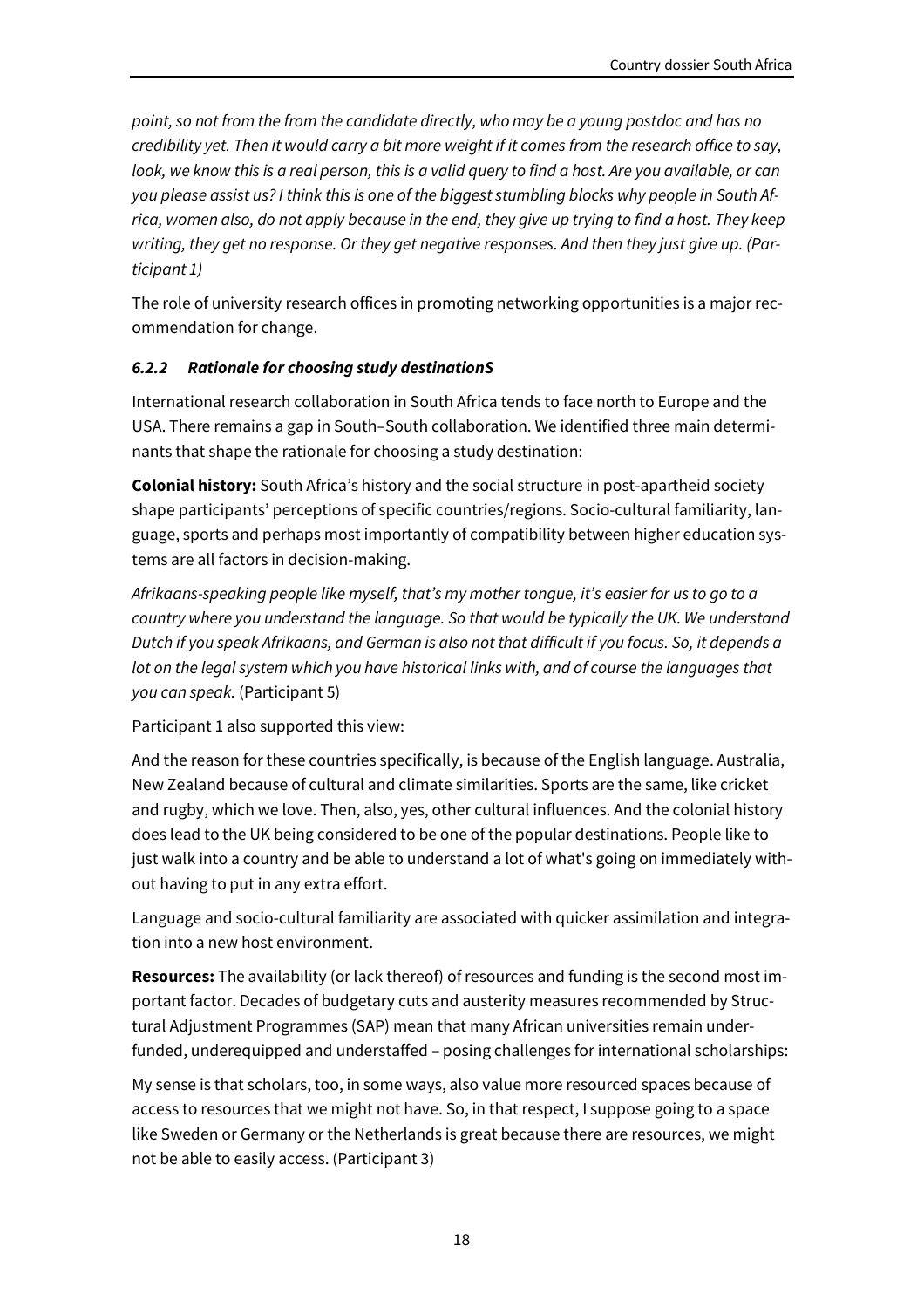We have an exchange programme with Missouri University. So, we've had students visiting there. And I don't think these northern partners quite realise how, exactly how dependent students are on getting some sort of stipend. So, the students… hadn't eaten for some time, and they didn't feel that they could go to the university to actually explain that to them… at my university, 75% of students are food insecure. So, they have to decide, actually whether they're spending their money on transport, or on food. And my point is, that it requires a lot of resources to be able to travel in the first place. (Participant 2)

Participants reported that tuition funding has been severely diminished for South African scholars in recent years, and mobility tended to be for the privileged.

**Lack of South–South collaboration:** The lack of South–South collaboration relates partly to sporadic efforts for internationalisation in higher education across Africa. While South African higher education hosts students from other African countries, most opportunities for its students are offered by European higher education.

*So, there are a lot of opportunities to go to European countries. But not so many to study in Africa. And one would find a lot of African people coming to study in South Africa.* (Participant 2)

Prestige is also important for international mobility, and many of the universities at the top of the global universities ranking are in the USA or Europe.

## *6.2.3 Boundaries and barriers*

While participants offered various views on existing barriers and boundaries for international outward mobility regardless of gender, our choice was to highlight key barriers facing women academics from South Africa.

**Racial and class divisions:** While South Africa ended the apartheid system in 1994, social divisions based on race, gender and class remain major barriers facing women academics in South Africa.

*I think South African women scholars are generally still more challenged, especially when there's an intersection of race and historical class and gender.* (Participant 3)

Xenophobia, racism and lack of diversity in host countries also influence participants' choice of study destination.

 *The increasing anti-black or anti-foreign sentiments that have come up in Germany over the last years, with the political party, the AfD and their followers, and what they have done blatantly to foreign people, that is very off-putting for people of colour from the South African background, and of course, especially for women. As I said before, personal safety tops everything else.* (Participant 1)

Safe and ethnically diverse learning and living environments are essential for women's international mobility.

**Academic responsibilities and institutional support:** While international outward mobility and research collaborations are highly valued by South African higher education, the level of institutional support remains – in some cases – very limited. Gender stratification in terms of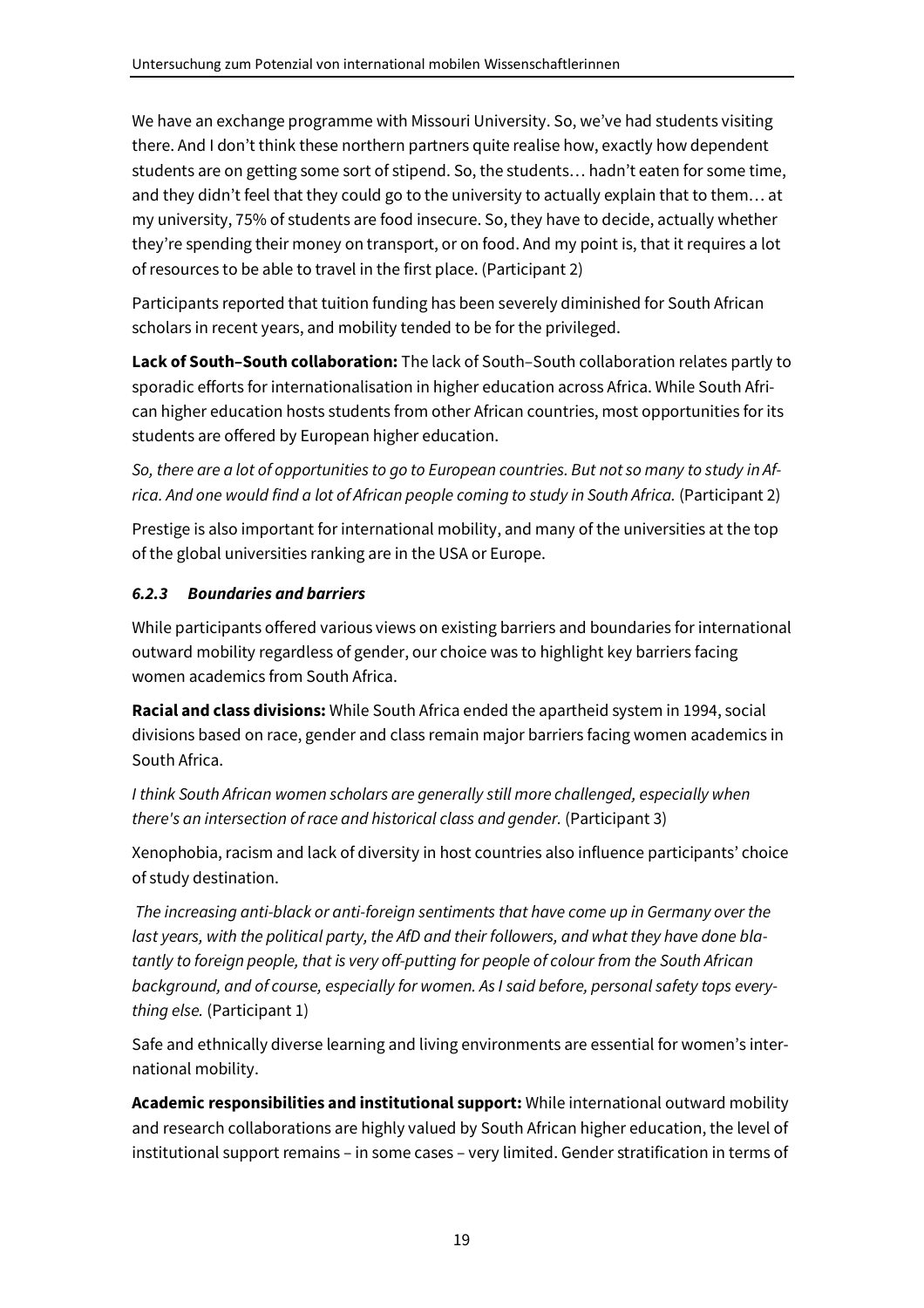academic responsibilities and administrative duties are a challenge facing academic women to negotiate their leave, as cover for absent academics often cannot be provided.

*You don't get any leave from the university or the institution where you are and you decide to resign in order to take up this international scholarship.* (Participant 5)

A major concern was lack of institutional support:

*Women are usually more put upon, in terms, not only at home, but in terms of universities. So, they usually take up more of the teaching, whereas males go off and do the research. So, I'm not sure whether it would be a disadvantage. But I think that it would be more difficult for women to just say, well I'm leaving for a year.* (Participant 2)

The NRF publishes opportunities for existing scholarships and research collaboration bids. However, lack of publicity in universities about available opportunities, and limited access to networking opportunities influenced who participated:

*I have always known about it. Because I was in a lab of a fellow Humboldt Fellow. So, they let you know about it and what a great opportunity it is*. (Participant 4)

Paradoxically, mobility can be seen as both enhancing and disrupting women's academic careers.

**Personal and family responsibilities:** Participants agreed that both long and short stays abroad were valuable. While long-term stays provided opportunities for more substantive research, negotiating family<sup>6</sup> responsibilities could be a problem:

*Not all families in South Africa are very geared towards women leaving the home to pursue further careers in academia. So, we are I think a little bit more traditional in that sense, so not all husbands are happy with the fact that a mother would go out and spend longer periods of time from home. It's not always possible to take the children with you.* (Participant 5)

*Longer stays are challenging unless one has the resources to travel ... I have scholars that did whatever they could, colleagues, to take their family with them. But it's at great expense because you also can't really engage in the context when you're divided ... And even just travelling, I think, with young children and settling them into new spaces is kind of time-consuming.* (Participant 3)

Traditional family arrangements combined with difficult working environments can deter South African academic women from international mobility.

# **7 Study Limitations**

While there is scholarship on gender and higher education and women's academic careers in South Africa, much of this is the result of lone, small-scale studies – often from postgraduate dissertations. Higher education studies are well-developed, with a journal (*South African Journal of Higher Education*) and several eminent scholars and research centres. However,

<sup>6</sup> Family structure was often referred to in heterosexual opposite-sex (wife & husband) arrangements.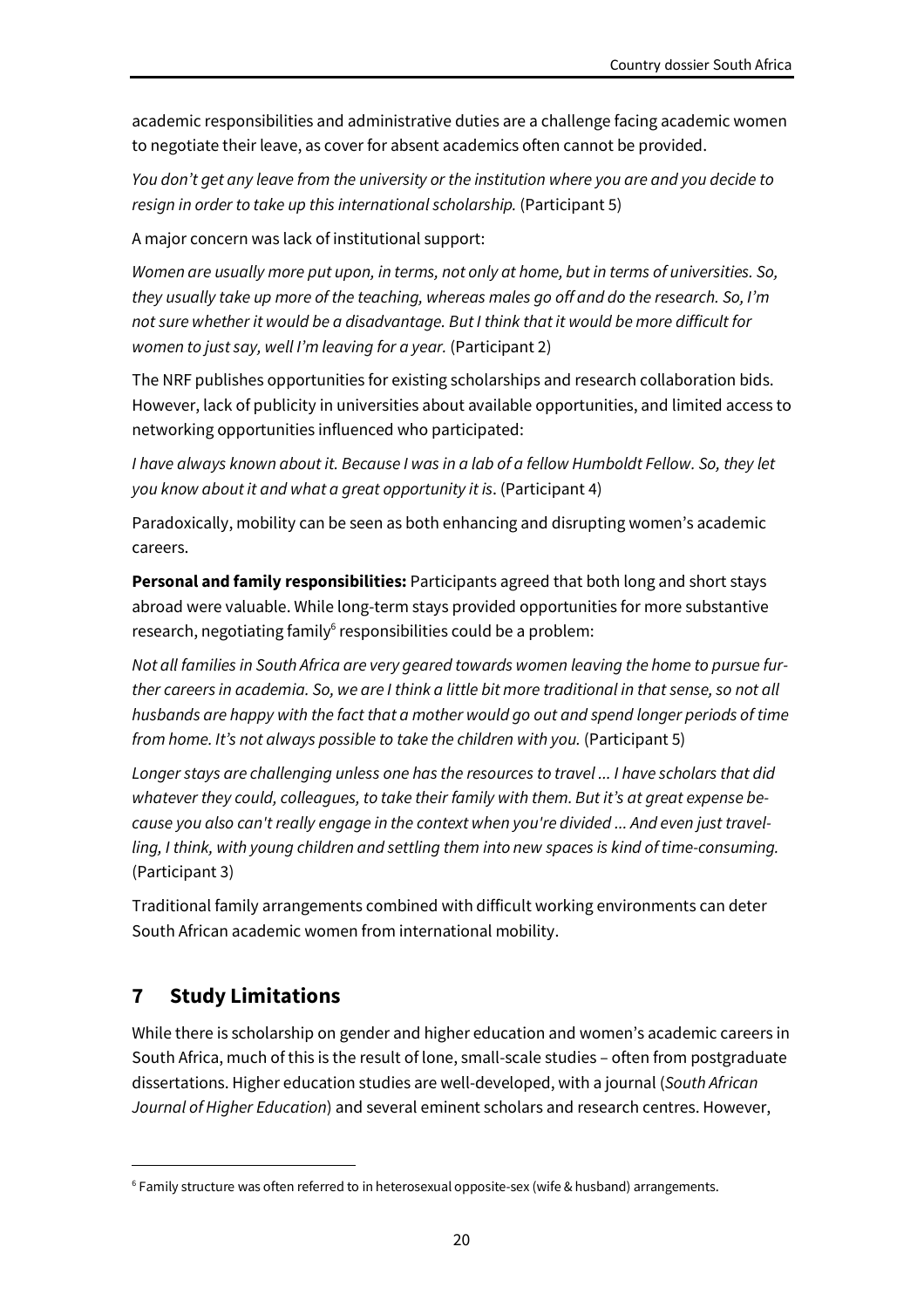gender is not always a category of analysis in their outputs. South Africa is frequently included in international studies, but with differing levels of depth of analysis.

The availability of public policy documentation was also problematic, with government websites malfunctioning, reports failing to download, etc. Furthermore, many of the URLs or DOIs cited in research papers did not function, or paywalls were presented for newspaper articles etc.

# **8 Conclusion**

The potential and interest of South African women for taking up opportunities offered by the Humboldt Foundation are high. Germany is a popular choice – especially with Afrikaansspeaking South Africans.

The areas that need attention are enhanced networking and partnership possibilities; institutional support, publicity, and promotion of information; provision of fully- funded packages, and awareness of racialised, as well as gendered opportunity structures.

# **9 Recommendations**

- 1. **Build networks, coalitions and international partnerships**: Participants indicated how difficult it can be for South African women to find partners for international collaboration. The role of university research offices in promoting networking opportunities is a major recommendation for change. Another solution is to develop a database for academics in partner universities so that potential applicants can identify them and develop links between academics.
- 2. **Enhance publicity and links with South African universities**: It was reported that knowledge is currently uneven about Humboldt opportunities, and not always promoted via university research offices.
- 3. **Fully funded opportunities:** To provide full grants, where participants wouldn't have to worry about meeting basic maintenance needs (i.e. food, housing and transportation). Funding also needs to include cover for academic responsibilities while women are abroad.
- 4. **Researchers' profile and visibility**: To ensure that by the time of graduation, postgraduate students have strong and visible research profiles that allow them to compete globally. To serve this purpose, the Alexander von Humboldt Foundation – in collaboration with universities – could design tutorial seminars and run training workshops tailored to the needs of postgraduate students.
- 5. **Intersectionality**: Race, as well as gender, needs to be a key factor in the promotion of opportunities for international mobility for South African women, and universities with high participation rates of Black women could be targeted in terms of publicity.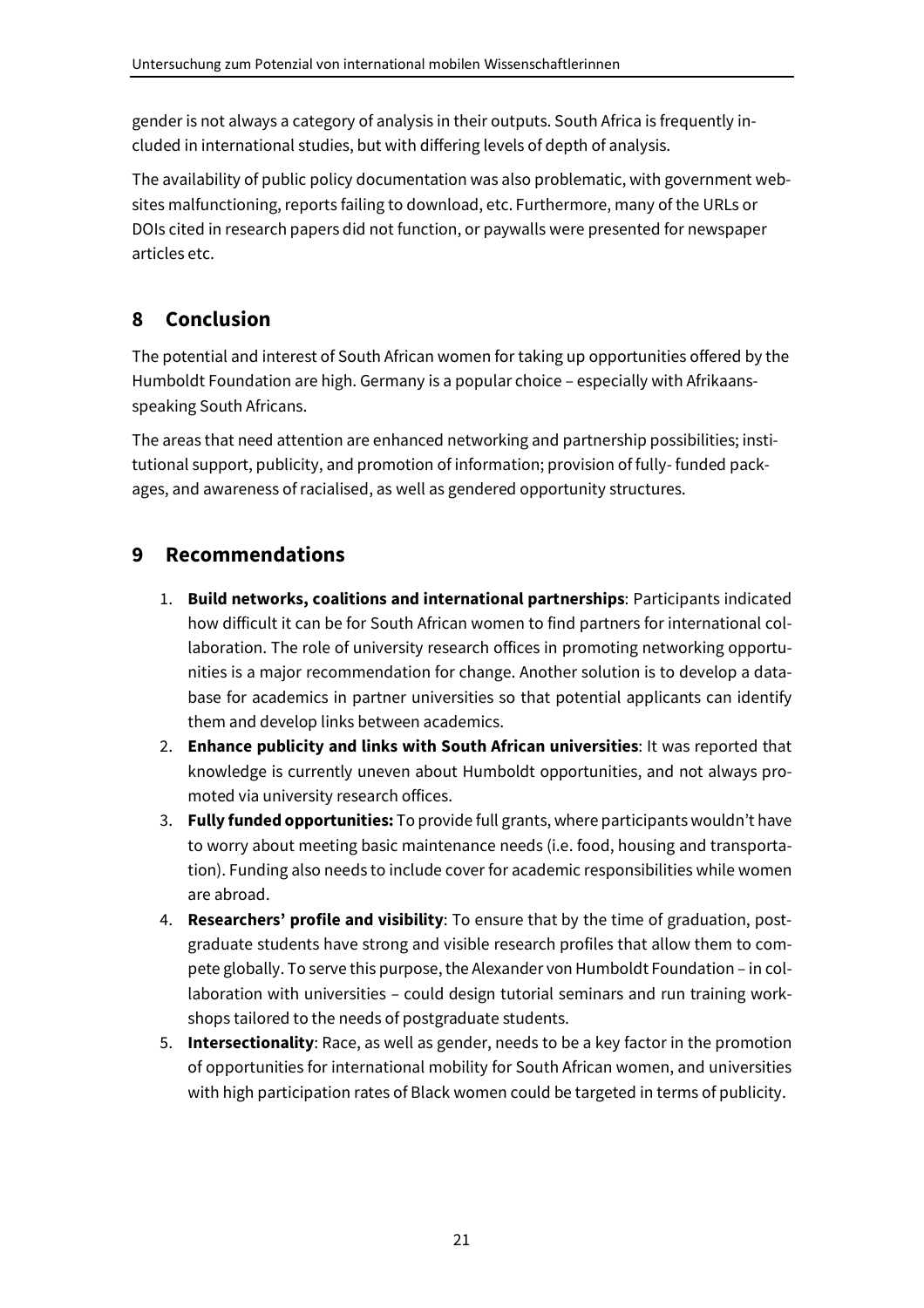### **References**

- Academy of Science of South Africa. (2010), *The PhD study*. Pretoria: Academy of Science South Africa. https://www.assaf.org.za/files/2010/11/40696-Boldesign-PHDsmall.pdf. Accessed 19 January 2021.
- Ashwin, P. & Case, J. (eds) (2018) *Higher Education Pathways South African Undergraduate Education and the Public Good.* Cape Town: African Minds.
- Badat, S., (2010) *The challenges of transformation in higher education and training institutions in South Africa*, Development Bank of Southern Africa, Johannesburg.
- Bennett, J. (2009) Policies and sexual harassment in higher education: Two steps forward and three steps somewhere else, *Agenda*, 23:80, 7- 21, DOI: 10.1080/10130950.2009.9676235
- Bozalek, V., & Boughey, C. (2012). (Mis)framing higher education in South Africa, *Social Policy & Administration*, 46(6): 688–703.
- Breetzke, D. & Hedding, D., (2017), 'The changing demography of academic staff at higher education institutions (HEIs) in South Africa', *Higher Education* 76(1), 145–161. https://doi.org/10.1007/s10734-017-0203-4.
- Braun, V. and Clarke, V. (2006) 'Using thematic analysis in psychology.' *Qualitative Research in Psychology*, 3(2) pp. 77–101.
- Bunting I. (2006) The Higher Education Landscape Under Apartheid. In: Cloete N., Maassen P., Fehnel R., Moja T., Gibbon T., Perold H. (eds) *Transformation in Higher Education. Higher Education Dynamics*, vol 10. Springer, Dordrecht. https://doi.org/10.1007/1-4020-4006-7\_3
- Chitsamatanga, B.B., Rembe, S. & Shumba, J. **(**2018) Mentoring for Female Academics in the 21st Century: A Case Study of a South African University. *International Journal of Gender and Women's Studies* Vol. 6, No. 1, pp. 52-58.
- Chitsamatanga, B.B. and S. Rembe (2019) Narratives of Strategies Used by Female Academics in South African and Zimbabwean Universities to Overcome Barriers to Career Development. *J Hum Ecol,* 65(1-3): 75-90.
- Cloete N. (2014) A new look at demographic transformation: Comments on Govinder et al. *South African Journal of Science*; 110(1/2), Art. #a0048, 4 pages. http://dx.doi.org/10.1590/ sajs.2014/a0048
- Coleman, M. (2010) 'Women‐only (homophilous) networks supporting women leaders in education.' Sherman, W. H. (ed.) *Journal of Educational Administration*, 48(6) pp. 769– 781.
- Cooper, D. (2015). Social justice and South African university student enrolment data by 'race', 1998–2012: From 'skewed revolution' to 'stalled revolution'. *Higher Education Quarterly*, 69 (3), 237–262. doi:10.1111/hequ.12074.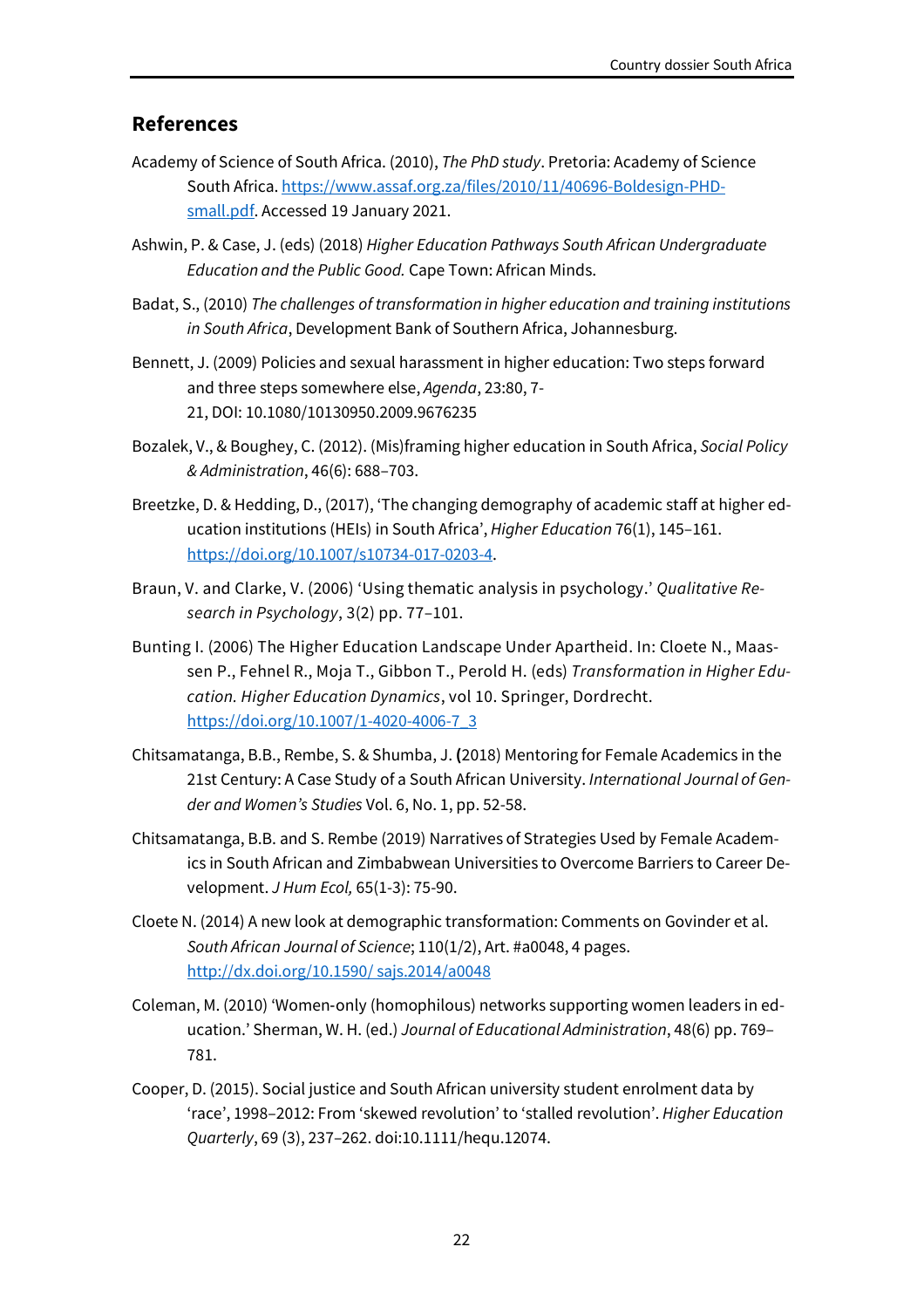- Council on Higher Education (CHE). (2019), *Vital Stats, Public Higher Education*. https://www.che.ac.za/#/moreitems Accessed: 15 February 2021.
- De la Rey, C. (2010). Universities and gender and the MDGs. *University World News*, 2 May 2010, Issue 122.
- Department of Education (1997) A programme for the transformation of higher education. Education White Paper 3. Pretoria: Government Printers. https://www.justice.gov.za/commissions/FeesHET/docs/1997-WhitePaper-HE-Tranformation.pdf. Accessed 8 January 2021.
- Ese-osa Idahosa, G., & L. Vincent (2019) Enabling transformation through critical engagement and reflexivity: a case study of South African academics, *Higher Education Research & Development*, 38:4, 780-792, DOI: 10.1080/07294360.2019.1581142.
- Govinder, K. S., Zondo, N. P., & Makgoba, M. W. (2013). A new look at demographic transformation in South Africa. *South African Journal of Science*, 109(11/12), 86–96.
- Grigoleit-Richter, G. (2017) 'Highly skilled and highly mobile? Examining gendered and ethnicised labour market conditions for migrant women in STEM-professions in Germany.' *Journal of Ethnic and Migration Studies*, 43(16): 2738–2755.
- Heleta, S., (2016), 'Decolonisation of higher education: Dismantling epistemic violence and Eurocentrism in South Africa', *Transformation in Higher Education* 1(1), a9. http://dx. doi.org/10.4102/the.v1i1.9.
- Hussain, N.Z. (2020) Legal hurdles faced by LGBT+ people in Africa. https://www.reuters.com/article/us-nigeria-lgbt-lawmaking-idUSKBN27C2XQ. Accessed 26 January 2021.
- Kraak, A. (2004) Discursive Tensions in South African Higher Education, 1990 to 2002. *Journal of Studies in International Education*, Vol. 8 No. 3, Fall 2004 244-281.
- Le Grange, L. (2016). Decolonising the university curriculum, *South African Journal of Higher Education* http://dx.doi.org/10.20853/30-2-709 Volume 30 | Number 2: 1-12.
- Lewin, T. (2019) Early career women academics: a case study of working lives in a gendered institution
- PhD Thesis, University of the Free State, South Africa.. http://hdl.handle.net/11660/10364.
- Loots, S., L. Ts'ephe and M. Walker. (2016) Evaluating black women's participation, development and success in doctoral studies: A capabilities perspective. *South African Journal for Higher Education* 30(2): 110–128.
- Luckett, K. & V. Naicker (2016) Responding to misrecognition from a (post)/colonial university, *Critical Studies in Education*, DOI: 10.1080/17508487.2016.1234495.
- Mahabeer, P., N. Nzimande & M. Shoba (2018) Academics of colour: Experiences of emerging Black women academics in Curriculum Studies at a university in South Africa, *Agenda*, 32:2, 28-42, DOI: 10.1080/10130950.2018.1460139.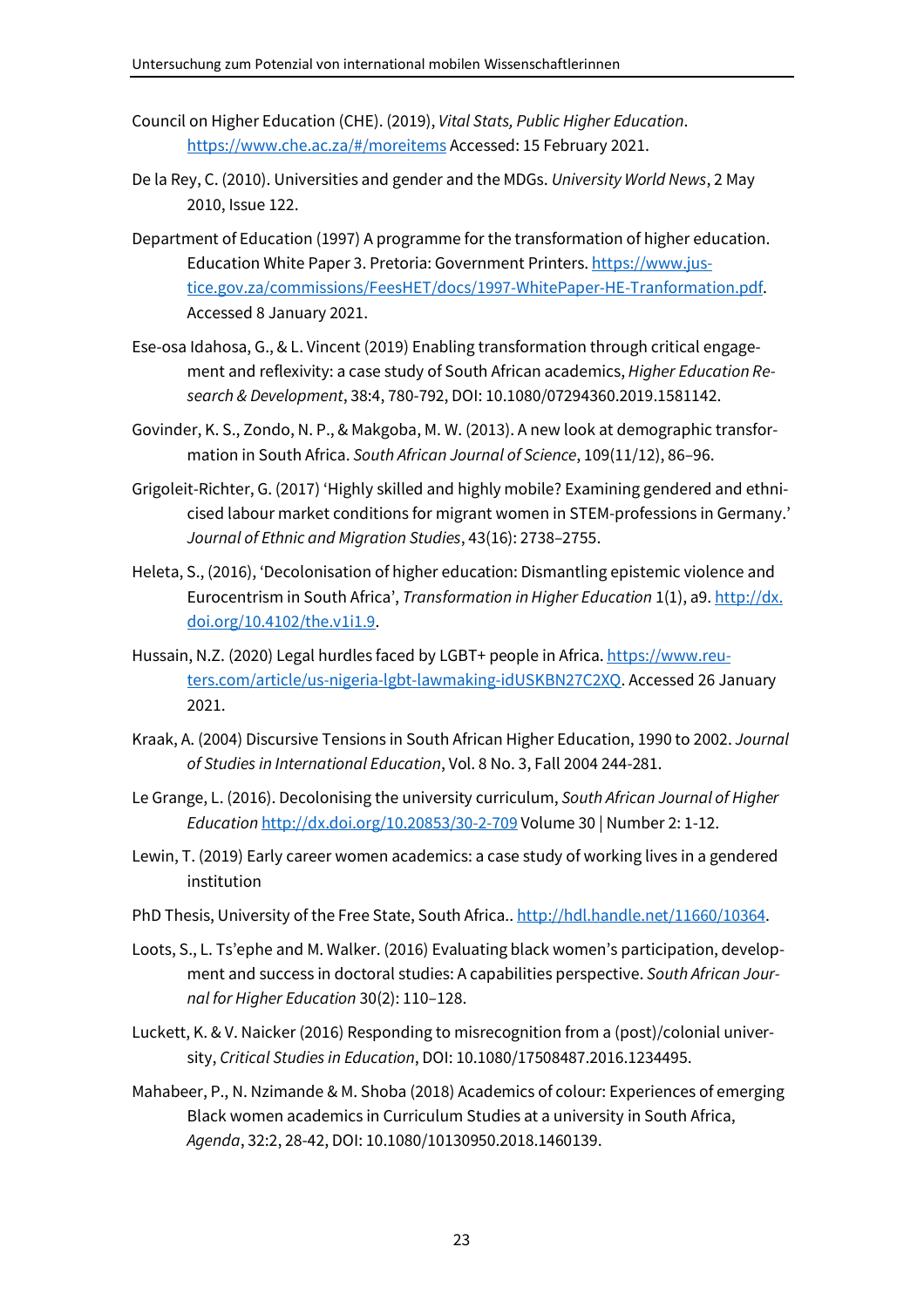- Mokhele, M. (2013) Reflections of Black Women Academics at South African Universities: A Narrative Case Study. *Mediterranean Journal of Social Sciences* 4(3):611-620. DOI: 10.5901/mjss.2013.v4n3p611
- Morley, L., Gunawardena, C., Kwesiga, J., Lihamba, A., Odejide, A., Shackleton, L. & Sorhaindo, A. (2006). *Gender Equity in Selected Commonwealth Universities. Research Report to the Department for International Development*. London: DFID. https://assets.publishing.service.gov.uk/media/57a08c1ce5274a31e0000fda/Educationalpaper\_65.pdf.
- Moult K. (2008) Paradigm Busters or Poor Cousins? University-Based Research Units Working on Gender Reform in South Africa. *Feminist Criminology*. 3(4):276-302. doi:10.1177/1557085108323984
- Mouton, J. (2011) Doctoral production in South Africa: Statistics, challenges and responses *Perspectives in Education*, Volume 29(3), 13-29.
- Naidoo, R. and Ranchod, R. (2018) Transformation, the state and higher education: Towards a developmental system of higher education in South Africa. In, Ashwin, P. & Case, J. (eds) (2018) *Higher Education Pathways South African Undergraduate Education and the Public Good.* Cape Town: African Minds. Pp. 11-26.
- Naicker L (2013) 'The journey of South African women academics with a particular focus on women academics in theological education', in *Studia Historiae Ecclesiasticae*, 39, 325–36.
- National Research Foundation (NRF). (2019) Annual Report. https://www.nrf.ac.za/information-resources/reports Accessed 5 March 2021.
- National Research Foundation (NRF). (2021) Rated Researchers Dashboard. https://www.nrf.ac.za/information-portal/nrf-rated-researchers. Accessed 25 March 2021.
- Nkomo, S.M. (2015). Challenges for management and business education in a "developmental" state: the case of South Africa. *Academy of Management Learning and Education*, 14(2), 242–258.
- Rabe, M. & P. Rugunanan (2012) Exploring gender and race amongst female sociologists exiting academia in South Africa, *Gender and Education*, 24:5, 553-566, DOI: 10.1080/09540253.2011.630313
- Ramohai, J. (2019a), "Women in senior management positions at South African universities", *Gender in Management,* vol. 34, no. 3, pp. 217-232.
- Ramohai, J. (2019b) 'A black woman's perspective on understanding transformation and diversity in South African higher education', *Transformation in Higher Education* 4(0), a58. https://doi.org/10.4102/the. v4i0.58
- Riordan, S., & J. Louw-Potgieter (2011) Career success of women academics in South Africa. *South African journal of Psychology*, 41(2), 2011, pp. 157-172.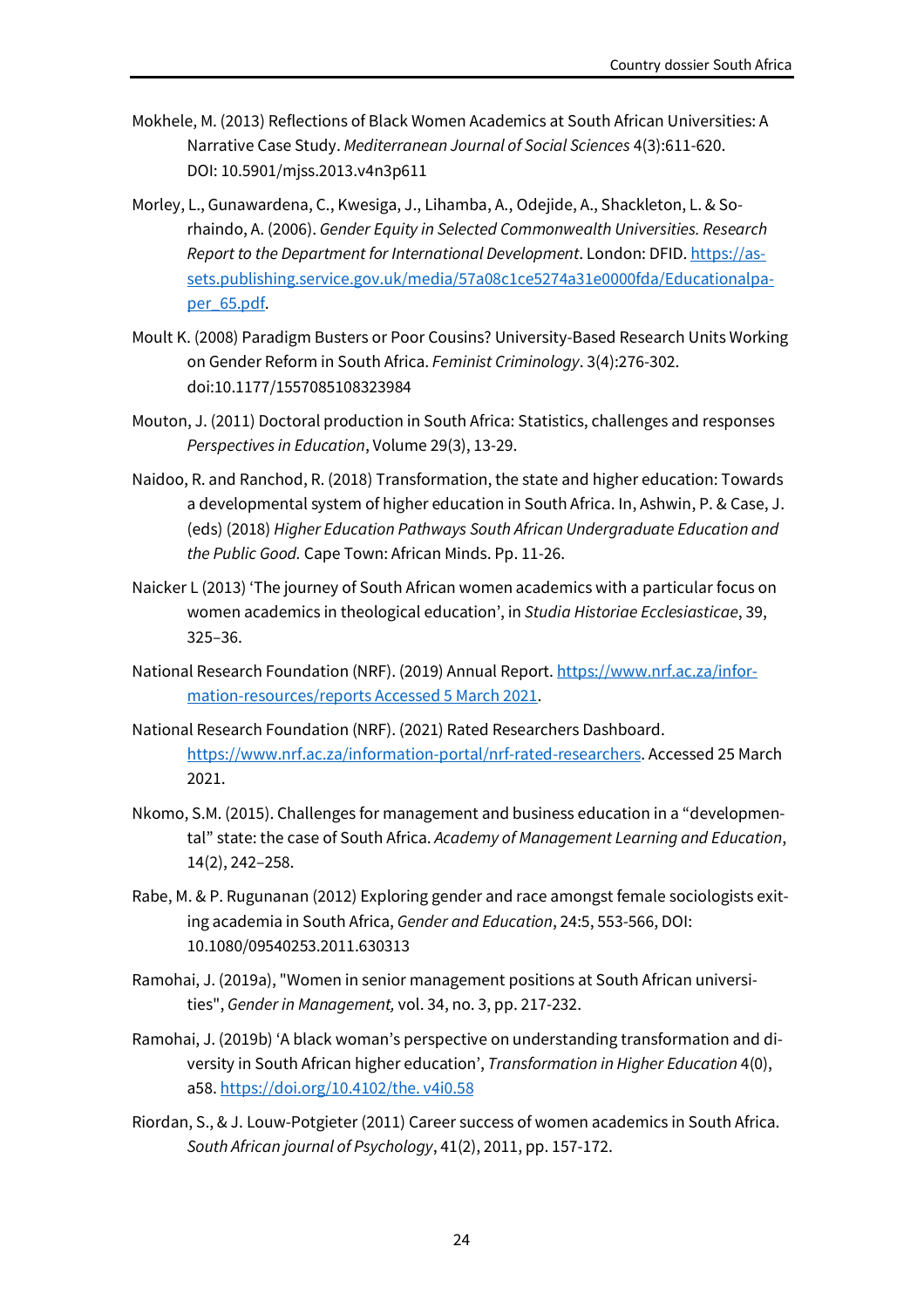- Roy, P. (2014) *Domains of influence on academics' careers: Narratives from Black African, Coloured, and Indian Women academics in post-apartheid South Africa.* A dissertation *s*ubmitted to Michigan State University in partial fulfilment of the requirements for the degree of Higher, Adult, and Lifelong Education--Doctor of Philosophy.
- Sa´ C., Cowley, S., Martinez, M., Kachynska, N., Sabzalieva, E. (2020) Gender gaps in research productivity and recognition among elite scientists in the U.S., Canada, and South Africa. https://journals.plos.org/plosone/article?id=10.1371/journal.pone.0240903*.*
- Schendel, R. (2018) Understanding the relationship between institutional cultures and pedagogical change. In, Ashwin, P. & Case, J. (eds) (2018) *Higher Education Pathways South African Undergraduate Education and the Public Good.* Cape Town: African Minds. Pp. 136-148.
- Shay, S., (2016), 'Decolonising the curriculum: It's time for a strategy', *The Conversation*, 13 June, viewed 15 July 2016, from https://theconversation.com/decolonising-the-curriculum-its-time-for-a-strategy-60598.
- Shober, D. (2014), "Women in Higher Education in South Africa", *Gender Transformation in the Academy* (*Advances in Gender Research, Vol. 19*), Emerald Group Publishing Limited, pp. 315-332.
- South African Human Rights Commission (SAHR). (2018) Transformation at Public Universities in South Africa. www.sahrc.org.za. Accessed: 15 February 2021.
- Stats SA (2021) Higher education continues to cut capital spending http://www.statssa.gov.za/?p=11681</u>. Accessed 14 January 2021.
- *Times Higher Education World University Rankings 2021* (2021) https://www.timeshighereducation.com/world-university-rankings/2021/world-ranking#!/page/0/length/25/sort\_by/rank/sort\_order/asc/cols/stats. Accessed 15 January 2021.
- UIS, (2020) South Africa. http://uis.unesco.org/country/ZA. Accessed 14 January 2021.
- Walker, M. (2018a) Dimensions of higher education and the public good in South Africa. *Higher Education* https://doi.org/10.1007/s10734-017-0225-y
- Walker, M. (2018b) A multi-dimensional approach to fair access. In, Ashwin, P. & Case, J. (eds) (2018) *Higher Education Pathways South African Undergraduate Education and the Public Good.* Cape Town: African Minds. pp. 81-94.
- White, K., Bagilhole, B. and Riordan, S. (2012), "The gendered shaping of university leadership in Australia, South Africa and the United Kingdom", *Higher Education Quarterly*, Vol. 66 No. 3, pp. 293-307.
- Williams, L.G. (2017) *Decelerating factors that impact on the career progression of women academics at Stellenbosch University.* Thesis presented in fulfilment of the requirements for the degree of Master of Arts (Sociology) in the Faculty of Arts and Social Science at Stellenbosch University.